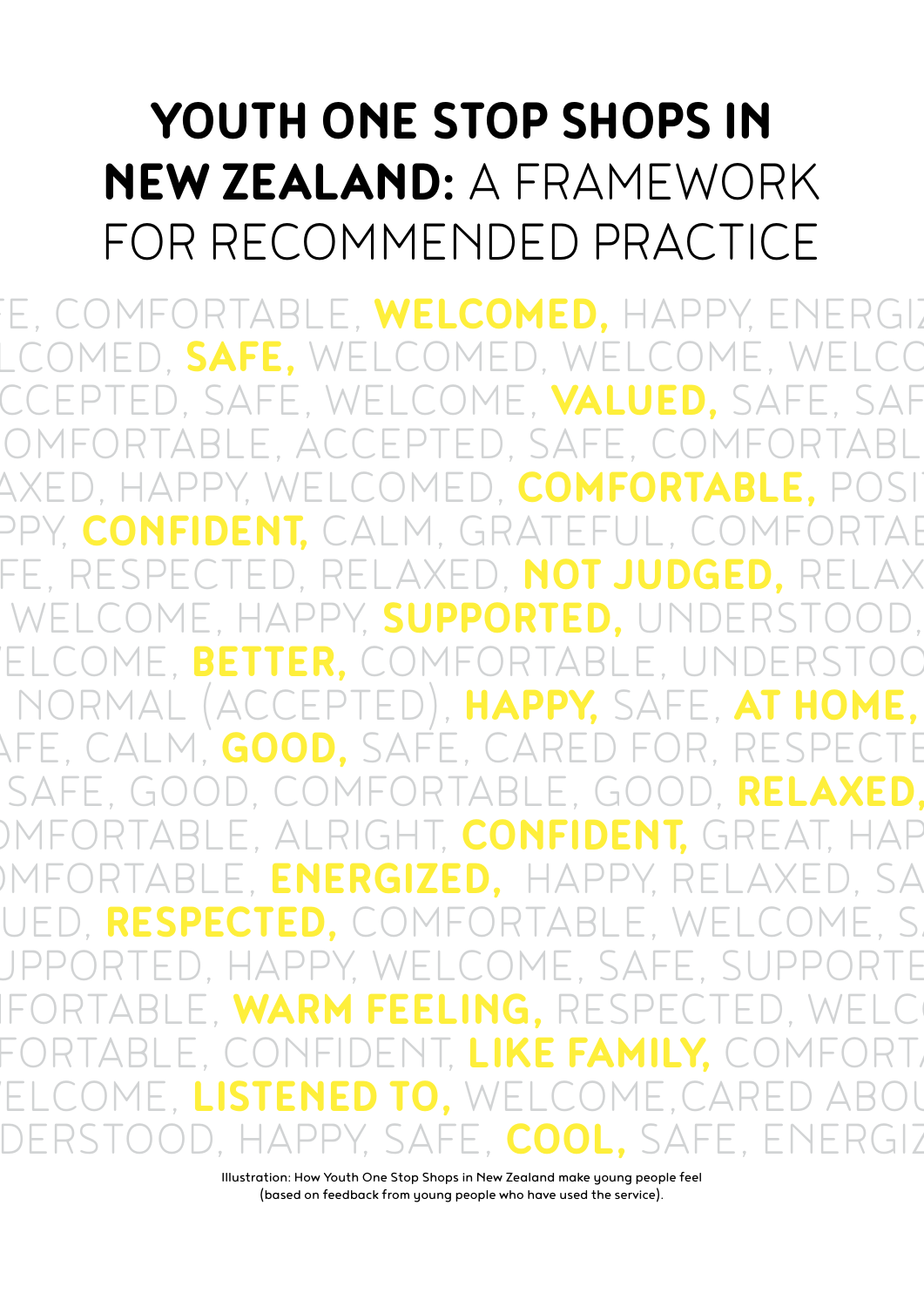## APRIL 2017: **THE FOLLOWING ARE THE NAMES AND LOCATIONS OF THE ELEVEN YOUTH ONE STOP SHOPS (YOSS) WHO HAVE CONTRIBUTED TO THIS DOCUMENT, AND ARE IDENTIFIED IN THE NETWORK OF YOUTH ONE STOP SHOPS (NYOSS) TERMS OF REFERENCE.**

- *Number 10: Invercargill*
- *298: Christchurch*
- *Evolve: Wellington*
- *Vibe: Hutt Valley*
- *KYS: Kapiti Youth Support* • *YOSS: Palmerston North*
- *Directions: Hastings*
- 
- *Anamata CAFE: Taupo*
- *Rotovegas: Rotorua*
- *Youth Service Trust: Whanganui*
- *Whangarei Youth Support: Whangarei*

## AUTHOR: **LEAH GIBSON-ROTHMAN**

APRIL 2017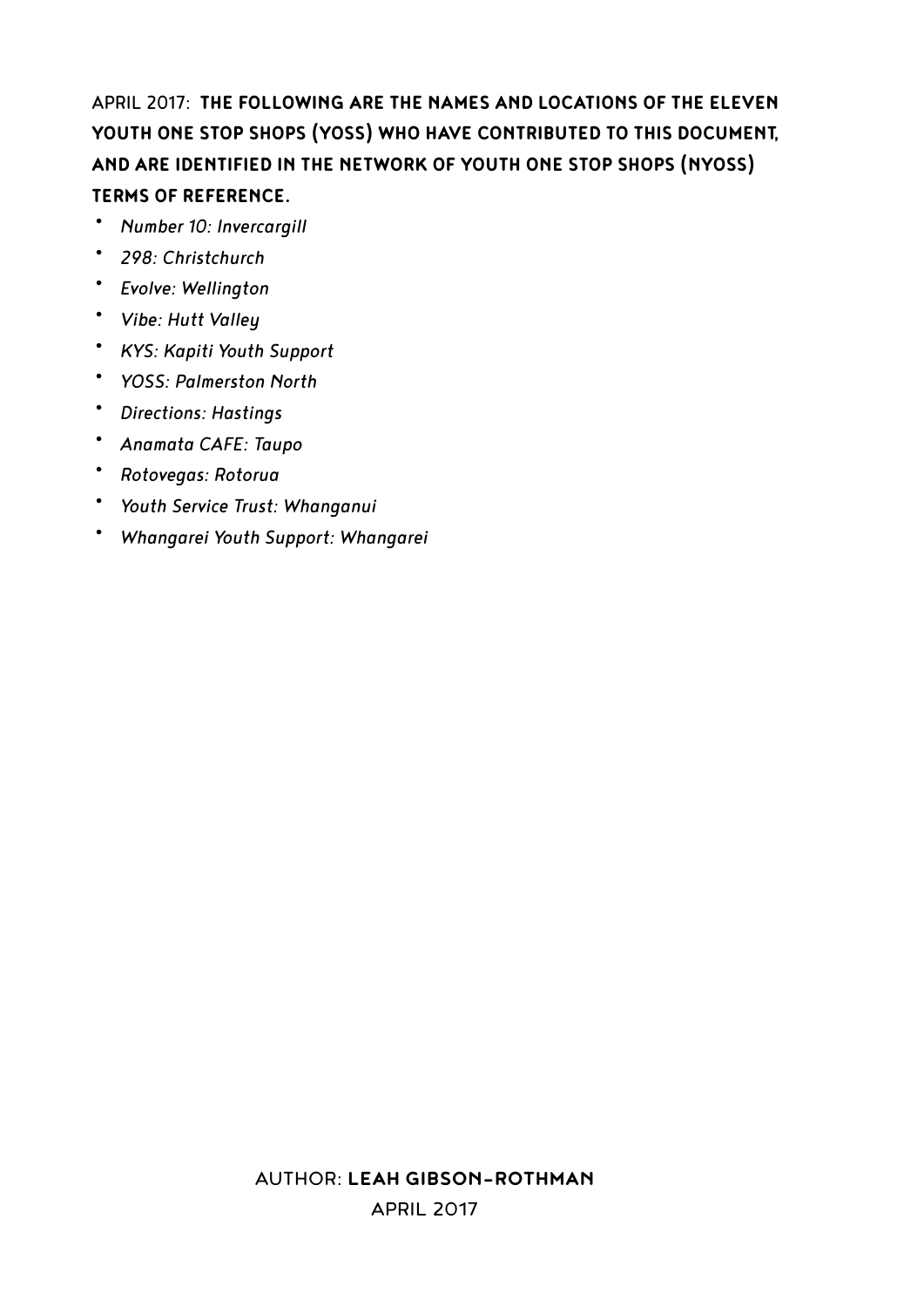## **CONTENTS**

| Outcomes for Young People (2000) 2000 March 2000 March 2000 March 2000 March 2000 March 2000 March 2000 March 2                                                                                                                |  |
|--------------------------------------------------------------------------------------------------------------------------------------------------------------------------------------------------------------------------------|--|
|                                                                                                                                                                                                                                |  |
| Supporting material manufactured and the control material material material material manufactured and the state of                                                                                                             |  |
| Legal Requirements (and the continuum contract and the contract of the contract of the contract of the contract of the contract of the contract of the contract of the contract of the contract of the contract of the contrac |  |
|                                                                                                                                                                                                                                |  |
|                                                                                                                                                                                                                                |  |
| Framework of Youth One Stop Shops in                                                                                                                                                                                           |  |
|                                                                                                                                                                                                                                |  |

| Principle 3: Increasing Access (and the continuum continuum contracts and the Principle 3: Increasing Access (   |  |
|------------------------------------------------------------------------------------------------------------------|--|
| Principle 4: For Young People (100) (100) (100) (100) (100) (100) (100) (100) (100) (100) (100) (100) (100) (1   |  |
|                                                                                                                  |  |
| Principle 6: Holistic Assessments (2008) 2008 (2009) 2010 2010 2010 2010 2010 2011 2010 2011 2010 2011 2012 20   |  |
|                                                                                                                  |  |
| 24<br>Principle 8: Youth Participation (1) manufacture and the Stringer Principle 8: Youth Participation         |  |
| 26<br>Principle 9: Robust Governance                                                                             |  |
| 28<br>Principle 10: Robust Business Practice manufacture and the contract of the contract of Principle 10:       |  |
| 30<br>Principle 11: Robust Financial Practice                                                                    |  |
| Principle 12: Robust Workforce Development (and the continuum control of 22)                                     |  |
| 35<br>Principle 13: Robust Administration Practice manufactured and principle 13: Robust Administration Practice |  |
| Principle 14: Bigger Picture (1999) (1999) (1999) (1999) (1999) (1999) (1999) (1999) (1999) (1999) (1999) (19    |  |
|                                                                                                                  |  |

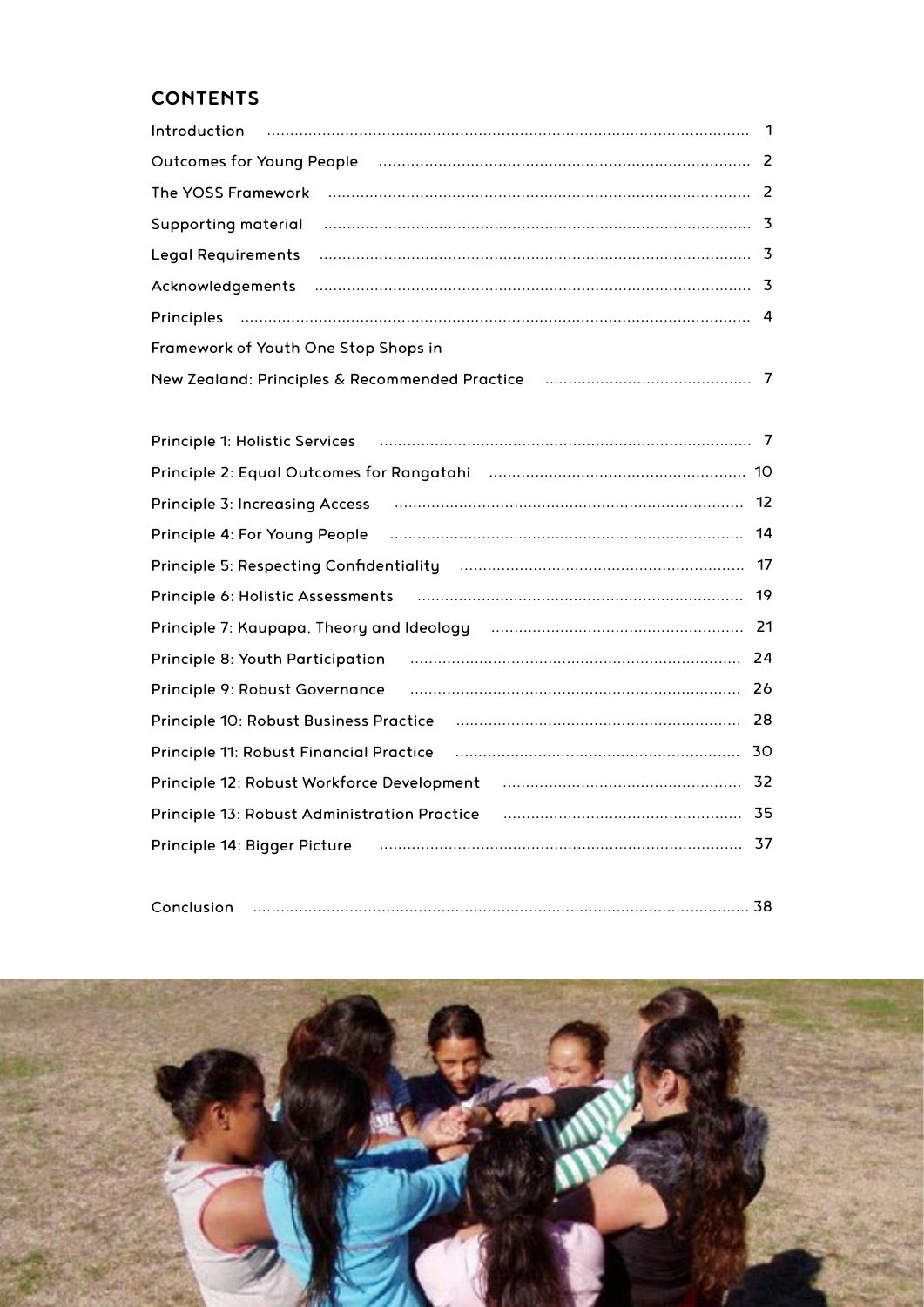## INTRODUCTION

The Network of Youth One Stop Shops (NYOSS) is an umbrella organisation for eleven Youth One Stop Shops (YOSS) across New Zealand, as identified in the NYOSS Terms of Reference.

The Terms of Reference state NYOSS collective mission as: "To enhance the health, development and wellbeing, of young people in New Zealand". YOSS provide free and confidential health and wellbeing services to young people; these services are youth-specific, strength-based and take a positive youth development approach. YOSS believe in the self-determination and agency of young people and work to support them within their whānau, family, peer, school and community environments with the outcome of thriving young people in nourishing communities.

This framework draws on material from the eleven YOSS currently (as of February 2017) identified within the NYOSS Terms of Reference. These are situated in Rotorua, Hastings, Invercargill, Christchurch, Palmerston North, Whangarei, Taupo, Kapiti Coast, Whanganui, Hutt Valley and Wellington. Each YOSS has been formed within its community to address the unique health and wellbeing interests of their young people. Respectively, the eleven YOSS reflect the needs, strengths and aspirations of their young people; they cater for them in all of their service delivery and are constantly adapting and striving to meet their needs. While there are strong threads of similarities woven between the YOSS, each is a mirror of its community and is responsive to the individual strengths and needs of its young people.

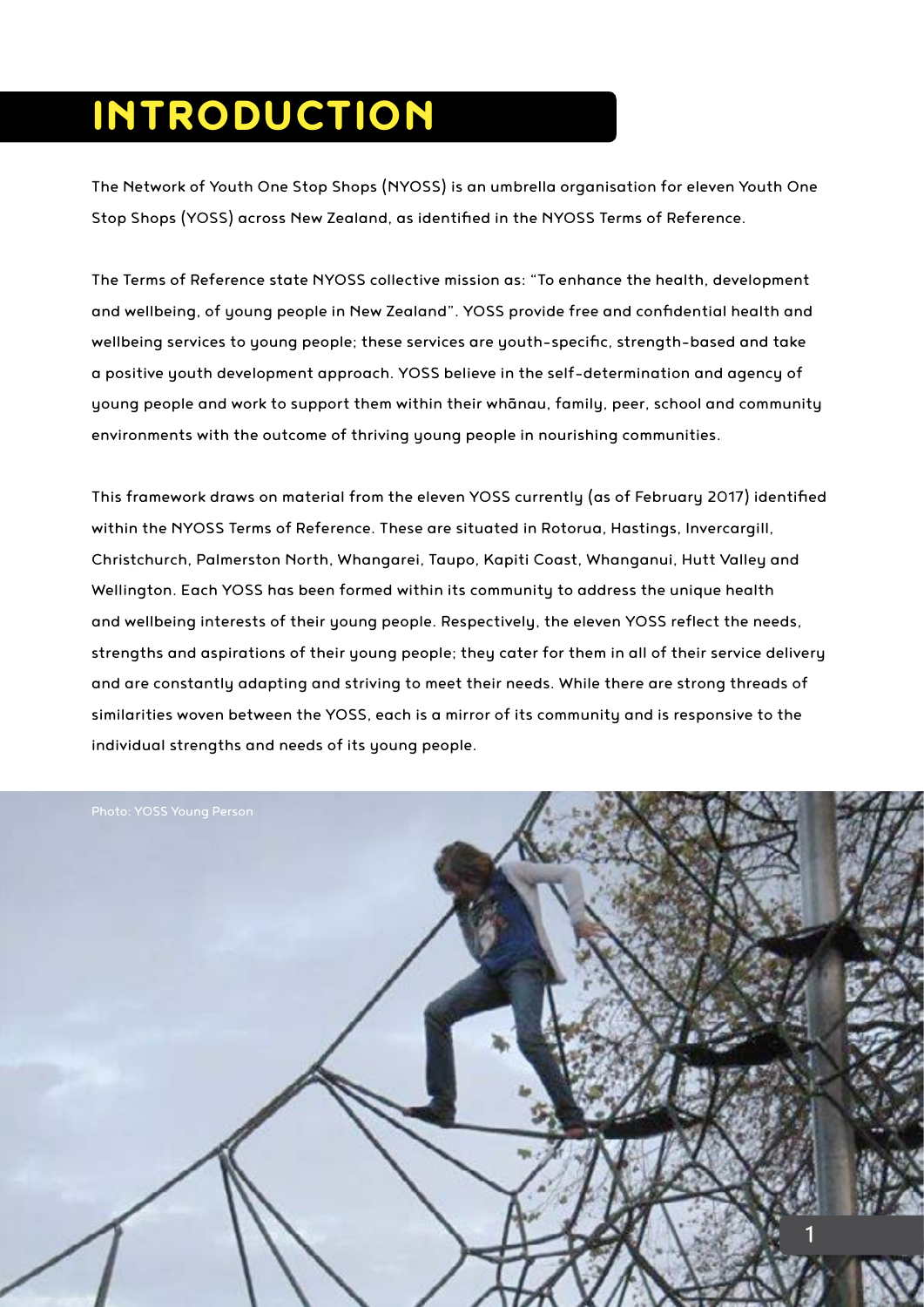This framework of a YOSS was created to define what a YOSS is, for existing YOSS to use it as a recommended practice and quality improvement tool, and for emerging YOSS to use it as a guide for development. Prior to this framework, there have been many documents that have contributed to a shared understanding of what a YOSS is, such as the Communio Report (2009), Under One Roof (1998) and the Youth Development Strategy Aotearoa (2002). While there is a shared understanding of what a YOSS in New Zealand is, there has been no formal definition or structure. The work YOSS are doing is continuing to be acknowledged as an effective tool to support youth health and wellbeing across New Zealand. For this reason, NYOSS contracted this framework to define the similarities of YOSS and establish the skeleton of how YOSS are built and maintained.

## **OUTCOMES FOR YOUNG PEOPLE**

All YOSS work towards achieving positive outcomes with young people and their families/whānau as aligned with the eight domains illustrated below. The following eight domains are part of The Outcomes measurement Model (TOMM); this can be found in 'How we know what we're doing works: measuring youth outcomes at Kapiti Youth Support Impact evaluation – summary report 2013'.



Illustration: KYS youth outcomes model and measures

## **THE YOSS FRAMEWORK**

The definition of a framework in the Cambridge dictionary is: a system of rules, ideas, or beliefs that is used to plan or decide something. It is also a supporting structure around which something can be built.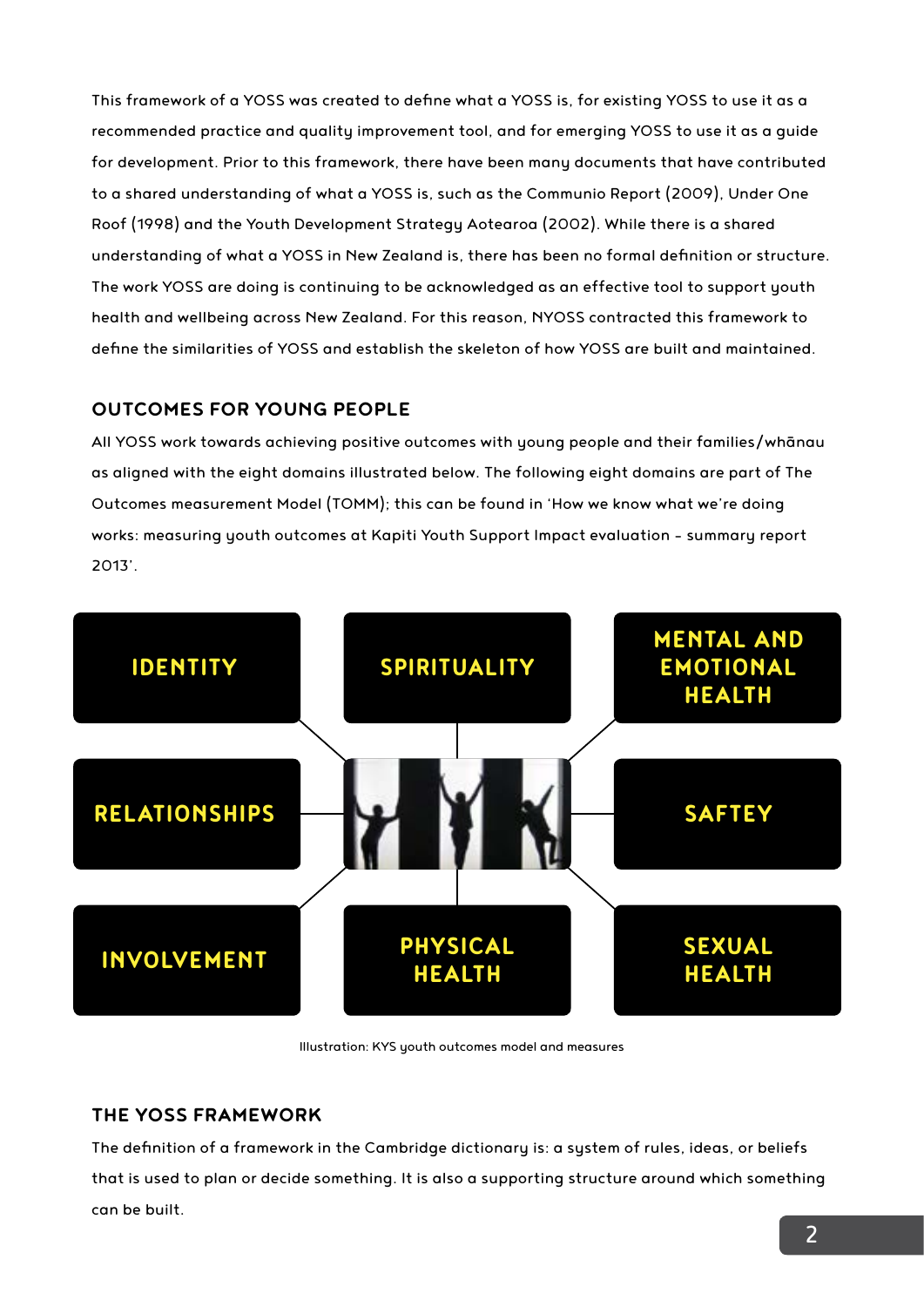The purpose of this framework is to define what a YOSS is, and for existing and emerging YOSS to use it as a guide for recommended practice and quality improvement. It is not intended as a compliance or measurement tool; this list is neither exhaustive nor unchanging.

This framework has identified the common threads of eleven YOSS to form the skeleton of the structure and includes identifying features, practice, theory and management. It identifies 14 principles as basic values and then suggests recommended practice approaches for each principle. Each principle is obligatory, with the recommended practice points being optional and aspirational. Example boxes are then used to illustrate how different YOSS have implemented the principle to cater for the unique nature of their community, demonstrating that each YOSS is connected in theory even if the application is unique.

#### **SUPPORTING MATERIAL**

Each principle has a corresponding folder of supporting material, holding related documents that support the implementation and application of the principle and recommended practice points. These documents are available to the NYOSS and may be available upon request. Please contact **yossnetwork@gmail.com** for more information.

#### **LEGAL REQUIREMENTS**

The following principles and suggested recommended practice points are in addition to individual contract requirements; and legal requirements of organisations with Charitable status operating in the health and social services sector within New Zealand.

#### **ACKNOWLEDGEMENTS**

The following principles, recommended practice points and 'voice boxes' are derived from the eleven YOSS managers, their staff, and their young people. Their time, knowledge and resources have heavily influenced the framework and the supporting material.

Thank you to friends and colleagues for their invaluable advice to me when writing this Framework.

Thank you to Working Together More for their funding – without their support this project would not have been possible.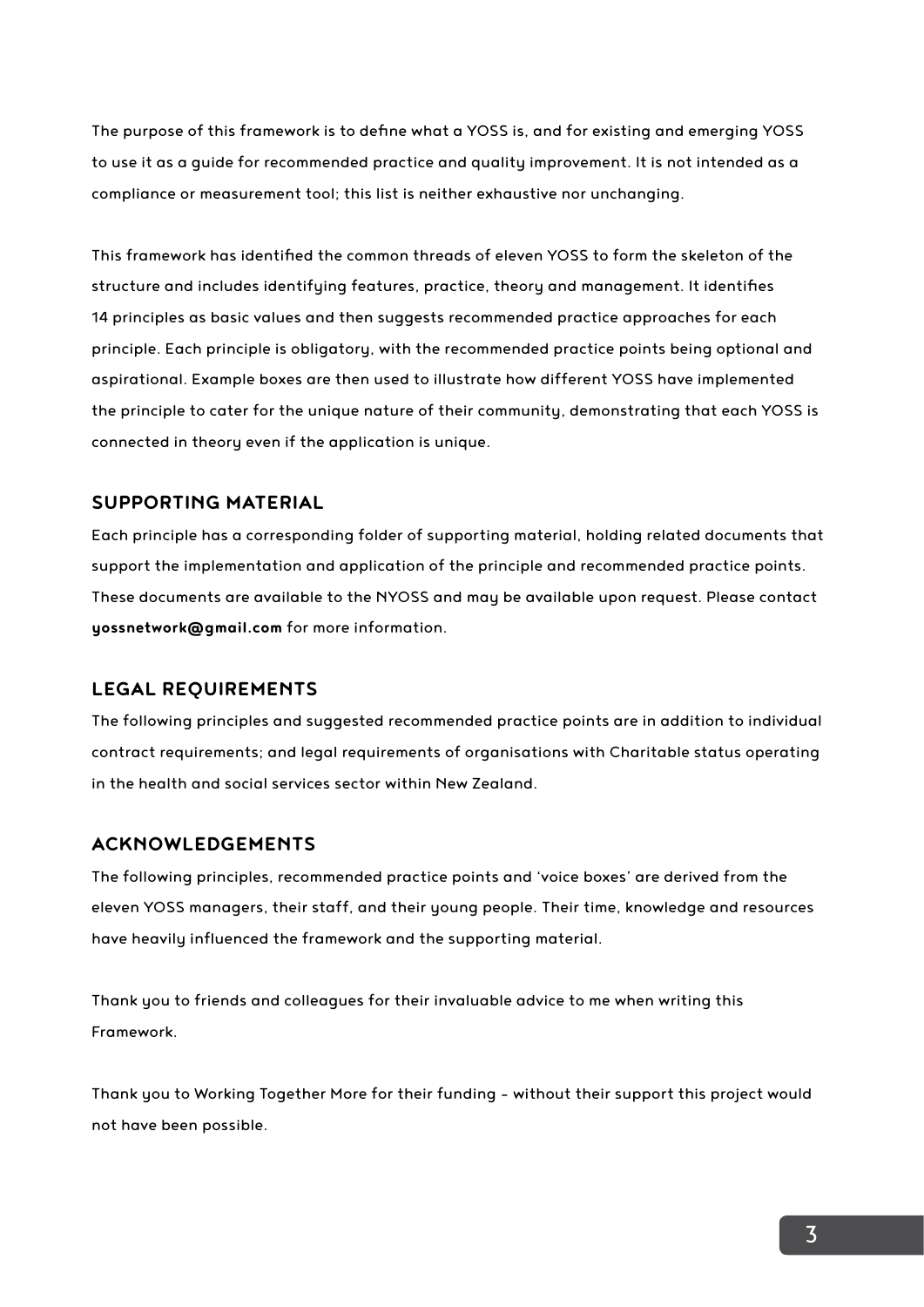## PRINCIPLES

The following principles are the obligatory elements of the framework. To be recognised as a YOSS, all fourteen principles must be achieved in unison. Each principle is connected to the others, and no principle should be implemented in isolation or omitted. Although the principles and corresponding practice points are numbered, this is for ease of use for YOSS; there is no order or prioritisation of principles or practice points. Each principle is as important as the next; they strengthen each other and, when combined, they equal organisations striving to support young people to become thriving, resilient and happy.

### **PRINCIPLE ONE: HOLISTIC SERVICES**

YOSS enhance the health, development and wellbeing of young people, by providing services that support them to thrive physically, mentally, socially and spiritually. Services support young people to build their resilience and strength.

### **PRINCIPLE TWO: EQUAL OUTCOMES FOR RANGATAHI**

YOSS recognise Māori as tangata whenua and their right to equitable health care and outcomes. YOSS have specific policies, plans and procedures to support the health and wellbeing of Māori.

## **PRINCIPLE THREE: INCREASING ACCESS**

YOSS deliver services in a way that increases access and reduces barriers. Services are free of charge, provided under one roof, youth appropriate and accessible.

## **PRINCIPLE FOUR: FOR YOUNG PEOPLE**

YOSS services are designed and delivered specifically for the youth age range. YOSS recognise that young people have specific health needs and requirements that differ from the wider population.

## **PRINCIPLE FIVE: RESPECTING CONFIDENTIALITY**

YOSS respect young people's right to privacy and for their information to be kept confidential. The YOSS confidentiality policy is clearly and regularly explained to young people and it is ensured that it has been understood.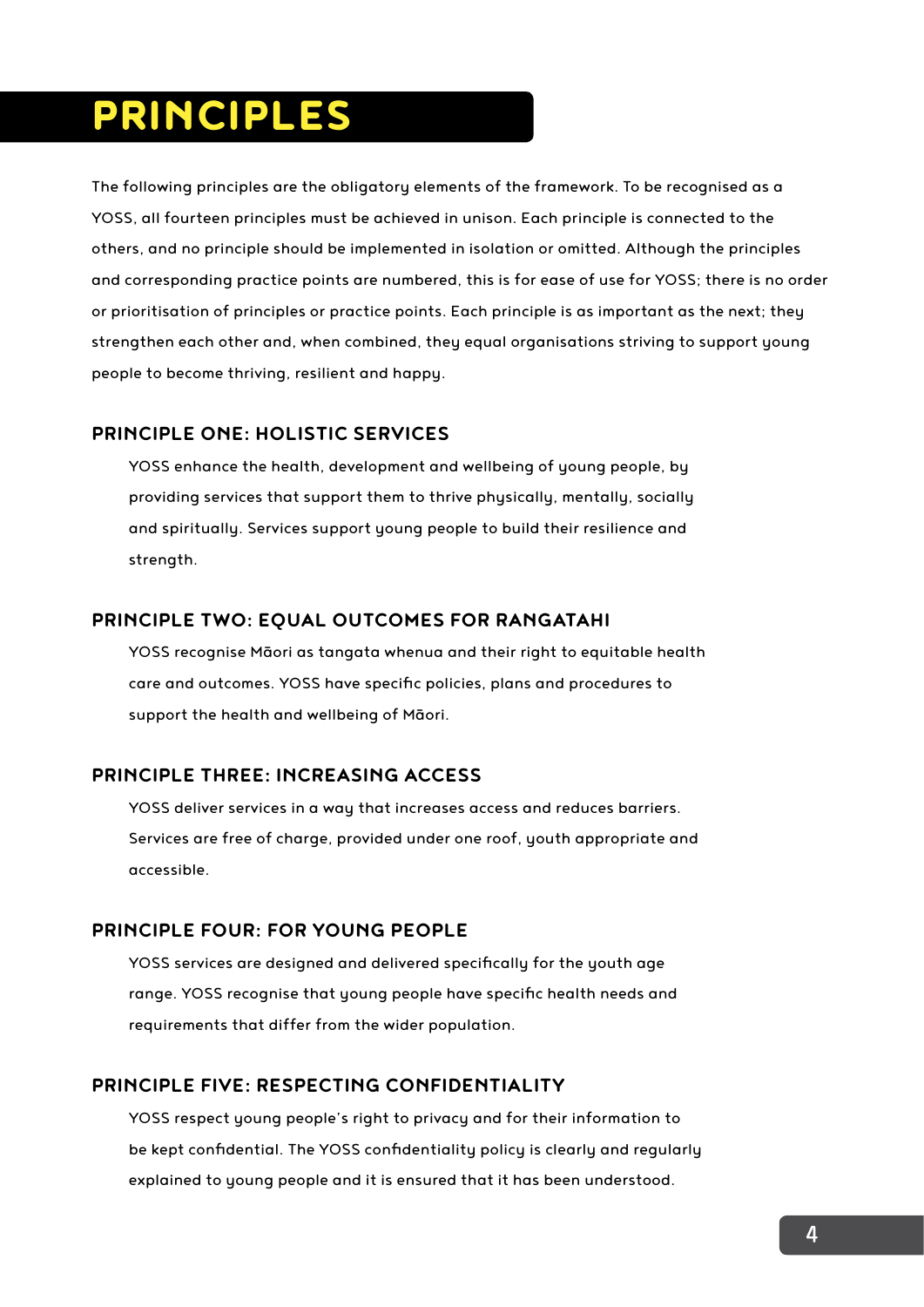## **PRINCIPLE SIX: HOLISTIC ASSESSMENTS**

YOSS use holistic assessments to understand the young person in their entire context. Assessments use non-judgemental, strengths-based and youthappropriate language.

#### **PRINCIPLE SEVEN: KAUPAPA, THEORY AND IDEOLOGY**

Kaupapa, theory and ideology embrace youth-focused, youth-centred and strengths-based practice. They are integrated into all areas and levels of the organisation, and they drive all decision making and interaction with young people.

### **PRINCIPLE EIGHT: YOUTH PARTICIPATION**

YOSS integrate youth participation as an essential and valuable contribution to the functioning and effectiveness of the YOSS. Youth participation leads decision making within the YOSS.

### **PRINCIPLE NINE: ROBUST GOVERNANCE**

The governing body of the YOSS steers the organisation and ensures robust governance policies and procedures throughout.

## **PRINCIPLE TEN: ROBUST BUSINESS PRACTICE**

YOSS have robust business policies, plans and procedures, and are working to achieve their vision.

*cont next page...*

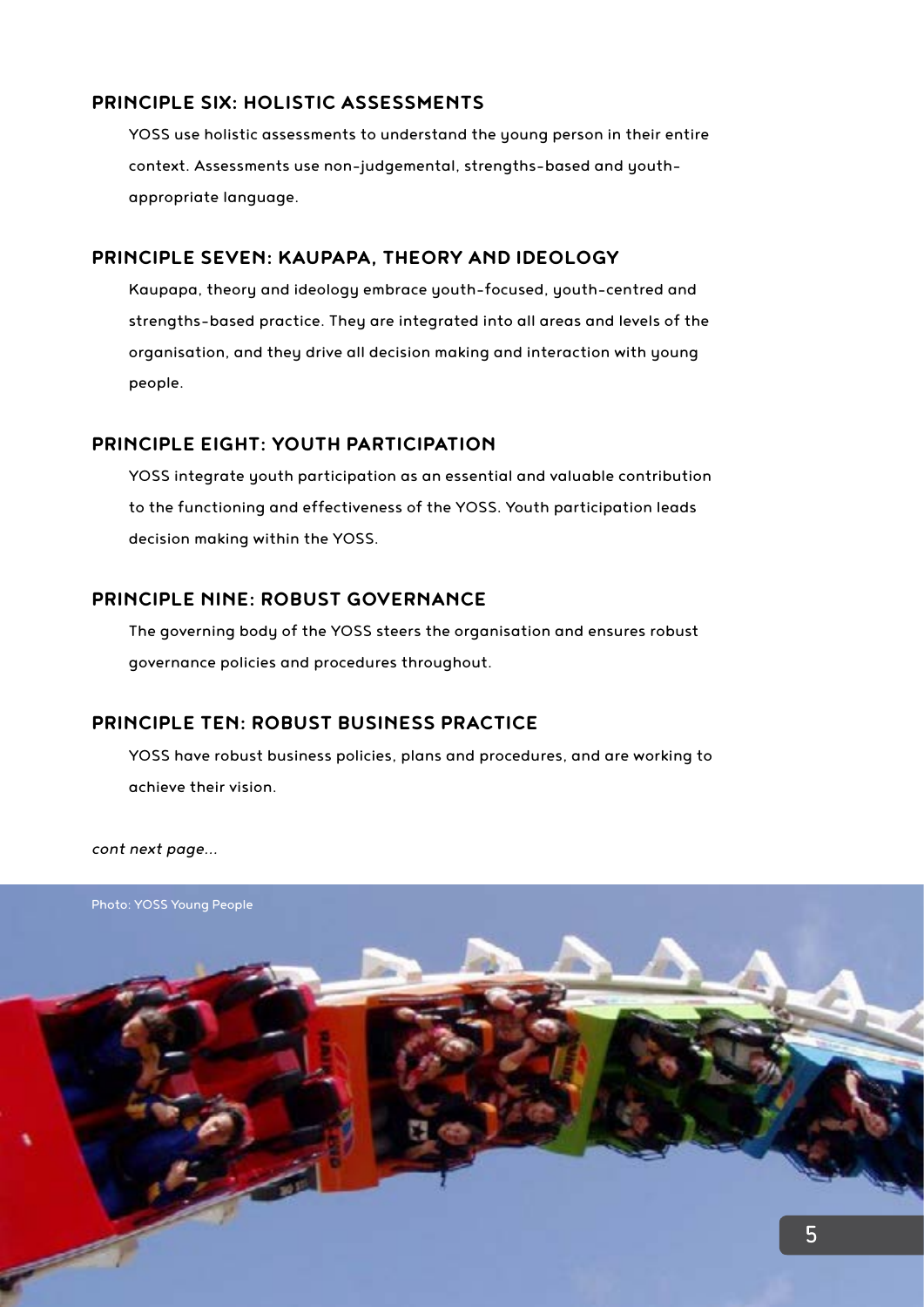## **PRINCIPLE ELEVEN: ROBUST FINANCIAL PRACTICE**

YOSS have robust financial practices that are transparent and working towards financial sustainability.

## **PRINCIPLE TWELVE: ROBUST WORKFORCE DEVELOPMENT**

YOSS have robust workforce development policies and processes that attain and maintain effective and happy staff who are passionate about working with young people.

### **PRINCIPLE THIRTEEN: ROBUST ADMINISTRATION PRACTICE**

YOSS have robust administration practices leading to cohesive systems and services for young people.

## **PRINCIPLE FOURTEEN: BIGGER PICTURE**

YOSS contribute to the bigger picture of the health and wellbeing of young people in New Zealand.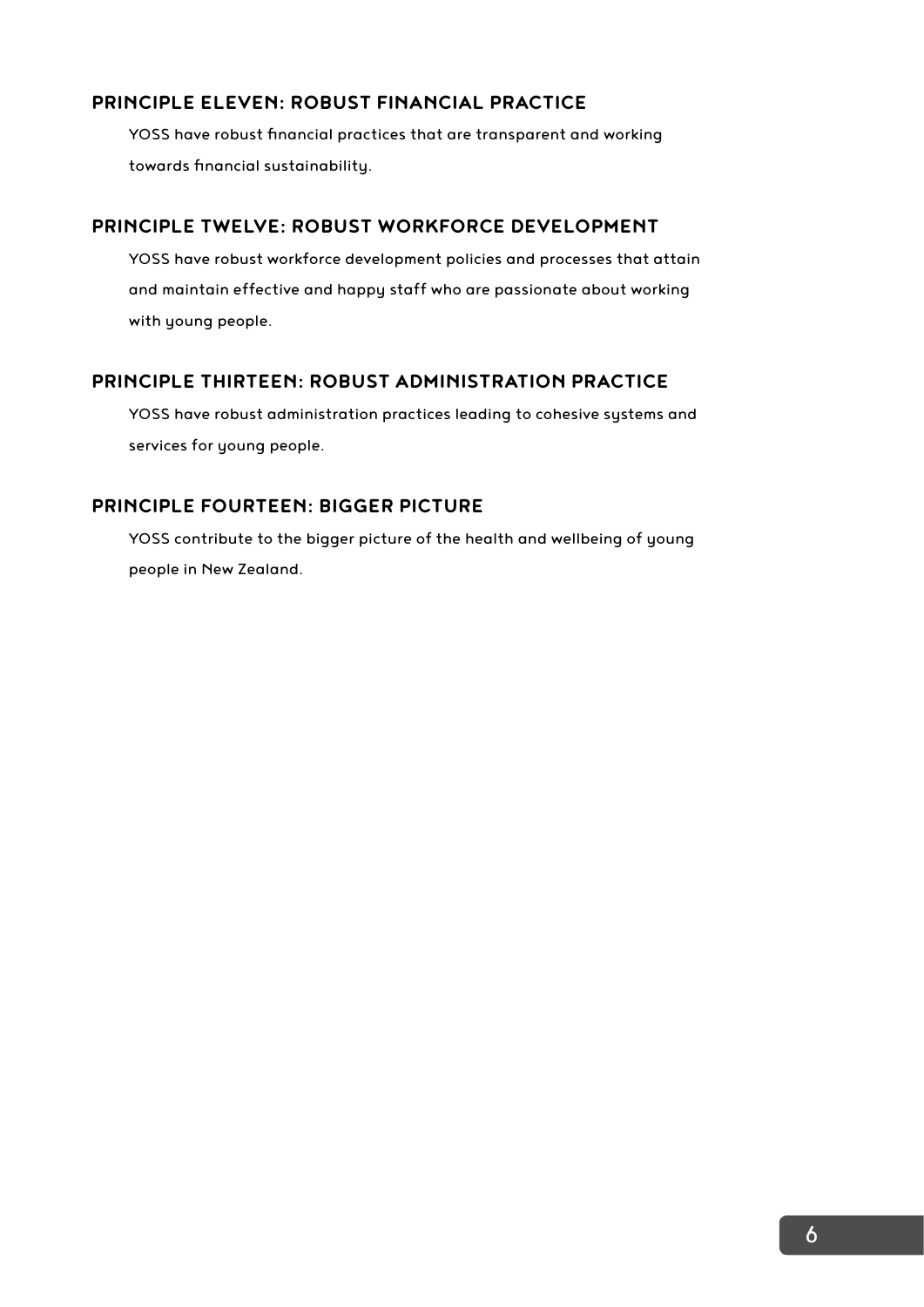# **FRAMEWORK OF YOUTH ONE STOP SHOPS IN NEW ZEALAND:** PRINCIPLES & RECOMMENDED PRACTICE

# Principle 1: Holistic Services

**YOSS enhance the health, development and wellbeing of young people, by providing services that support them to thrive physically, mentally, socially and spiritually. Services support young people to build their resilience and strength.**

### **RECOMMENDED PRACTICE:**

1.1 Young people understand they can discuss any of their wellbeing needs within the YOSS and know they will be linked with appropriate services and staff.

1.2 Young people feel their wellbeing is empowered by building on their resilience and strengths and by having access to services that support all areas of their wellbeing.

1.3 YOSS deliver services that support physical, mental, social and spiritual wellbeing with an emphasis on fostering resilience and supporting young people to make positive decisions.

1.4 YOSS identify wellbeing as interlinked spheres between physical, mental, social and spiritual domains; they provide services that support all areas of wellbeing with a minimum of one service within each branch of:

- Health services
- Social services
- Positive youth development programmes.

1.5 YOSS actively work with young people to emphasise the importance of connections to their communities, families, schools and peers; and work with the young person to make positive connections within these areas of life.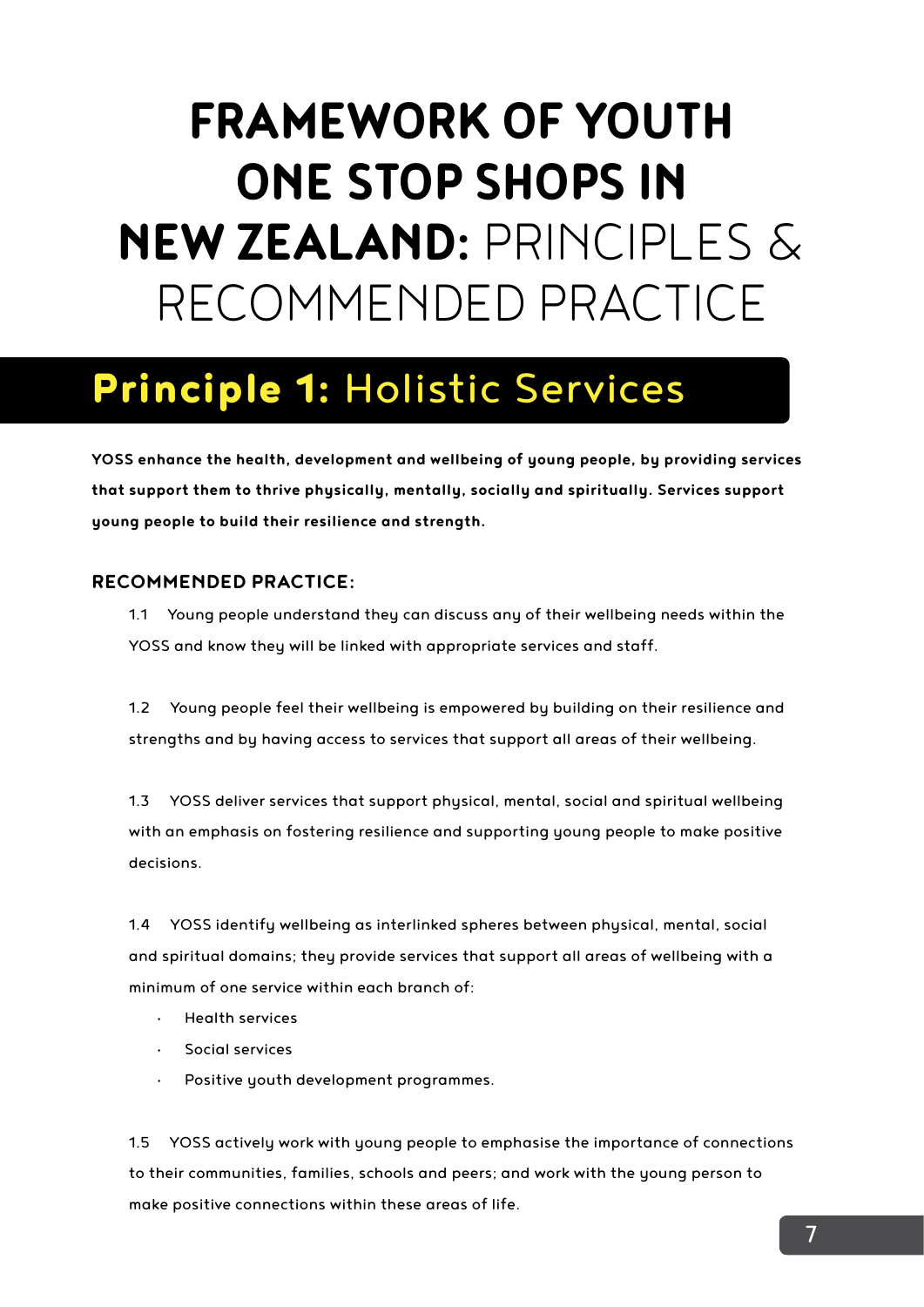1.6 All services are provided within the organisation. If this is not possible, YOSS deliver services in collaboration with other organisations, with an associated memorandum of understanding (MOU), and ensuring delivery is not in conflict with the YOSS's values.

1.7 Staff actively discuss other services offered within the YOSS with young people and community.

1.8 Staff actively network within the community and purposefully build relationships with people and organisations that support youth health, development and wellbeing.

(See 'Supporting material' for more information)

YOUTH VOICE: **AT VIBE, THERE ARE MANY DIFFERENT SERVICES UNDER ONE ROOF; IS THIS GOOD OR BAD? WHY?** *Good, a lot of people have multiple needs.* 

> YOUTH VOICE: **AT EVOLVE, THERE ARE MANY DIFFERENT SERVICES UNDER ONE ROOF; IS THIS GOOD OR BAD? WHY?**  *Good. Youth are far more comfortable with wrap around than being shuttled between services and lost in the cracks.*

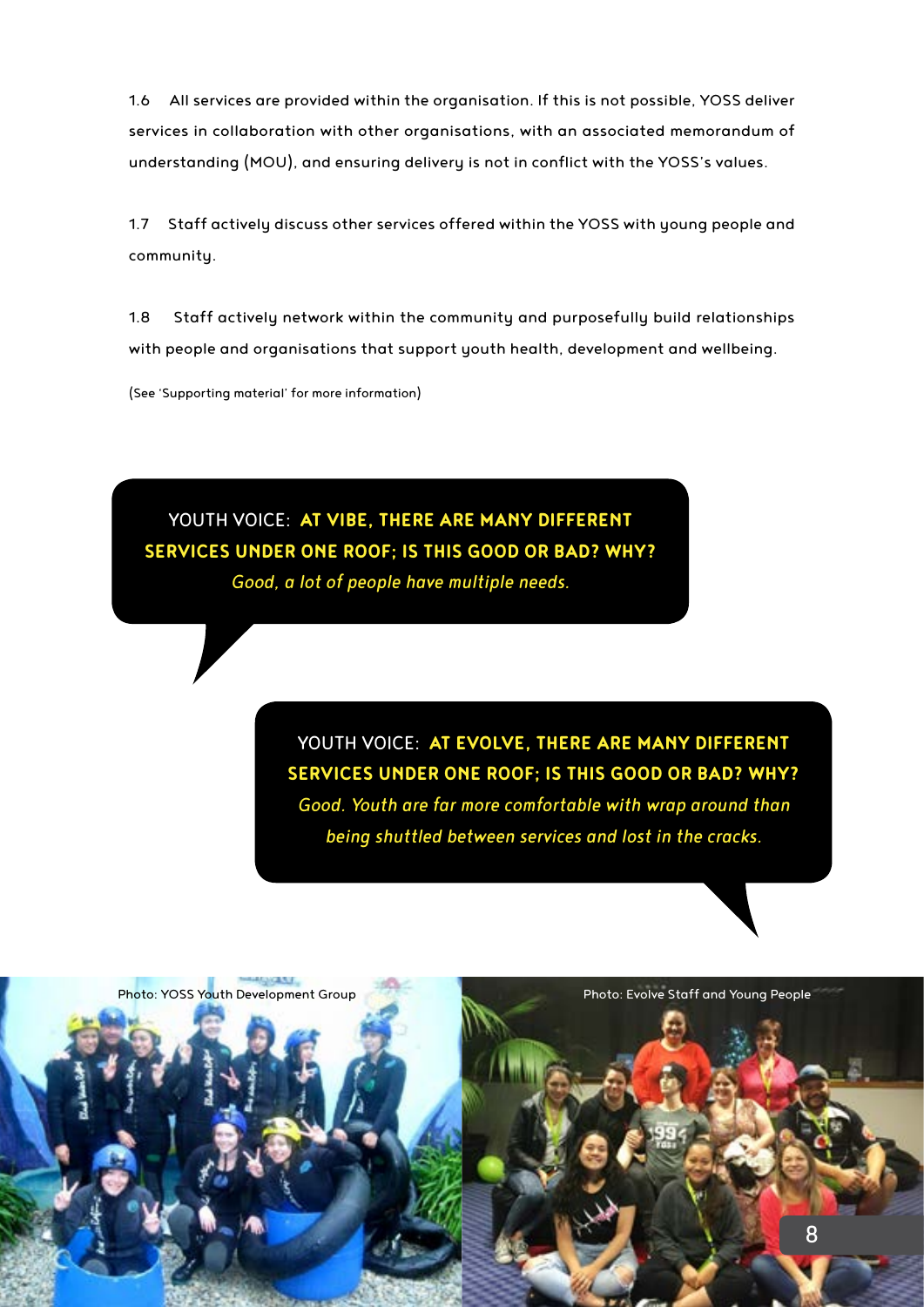## YOUTH VOICE: **AT ANAMATA CAFE, THERE ARE MANY DIFFERENT SERVICES UNDER ONE ROOF; IS THIS GOOD OR BAD? WHY?**

*Good, people might come for just one service and may see something else they need help with.* 

### STAFF VOICE: **DIRECTIONS ON WHY SERVICES UNDER ONE ROOF WORKS**

- *• The young person only has to tell their story once, rather than continually having to tell their story to different organisations.*
- *• The organisation is able to provide a confidential environment involving the different professionals within the organisation.*
- *• Able to hold a Multi-Disciplinary Meeting (MDT) with different professionals.*
- *• Able to provide holistic care.*
- *• There is accountability with internal referrals, rather than referring outside of the organisation where often you don't know whether the referral has been picked up or followed through.*
- *• Able to engage with young people in a youth-friendly environment.*
- *• Saves time for professionals making referrals.*
- *• Able to introduce another professional to a young person in a timely manner.*
- *• We can be responsive to young people within their time frame where life is fast.*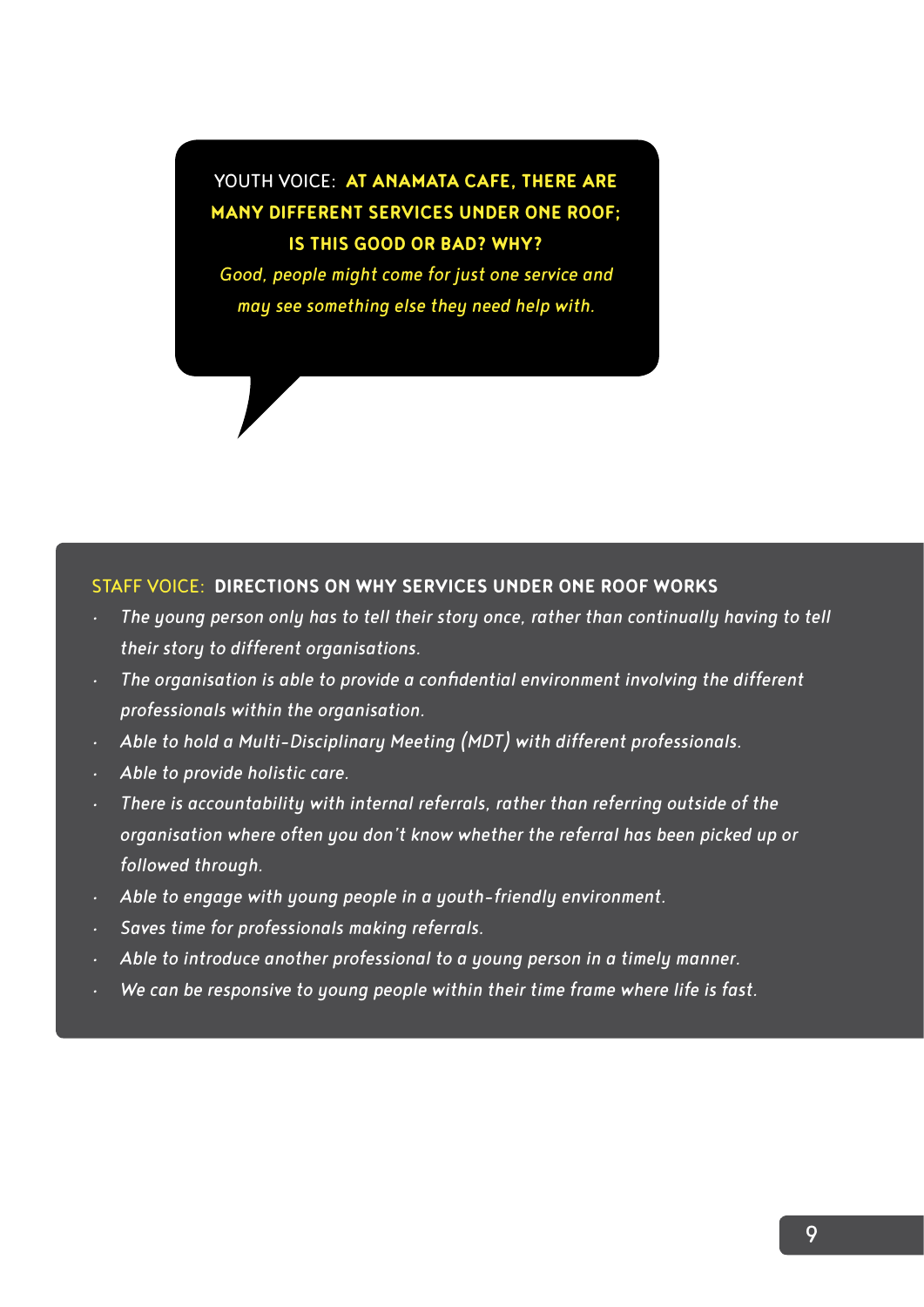# Principle 2: Equal Outcomes for Rangatahi

**YOSS recognise Māori as tangata whenua and their right to equitable health care and outcomes. YOSS have specific policies, plans and procedures to support the health and wellbeing of Māori.**

## **RECOMMENDED PRACTICE:**

2.1 Māori young people have equitable access to services and feel their culture and heritage is celebrated and incorporated into their healthcare.

2.2 YOSS show a commitment to the Treaty of Waitangi as a founding document of Aotearoa New Zealand; this commitment is incorporated into practice throughout the YOSS.

2.3 Indigenous people's policy and strategy supports Māori youth health and wellbeing within their cultural context.

2.4 Māori staff and knowledge are valued within the YOSS and contribute at all levels of the organisation.

2.5 Karakia, mihi, waiata and Māori cultural training are part of induction plans and on-going training.

2.6 The YOSS has access to kuia, kaumātua, mana whenua and cultural supervision, and mentoring is available.

2.7 Te Reo is commonplace within the YOSS and is supported and encouraged. (See 'Supporting material' for more information)

Photo: YOSS Young People at a Youth Development Programme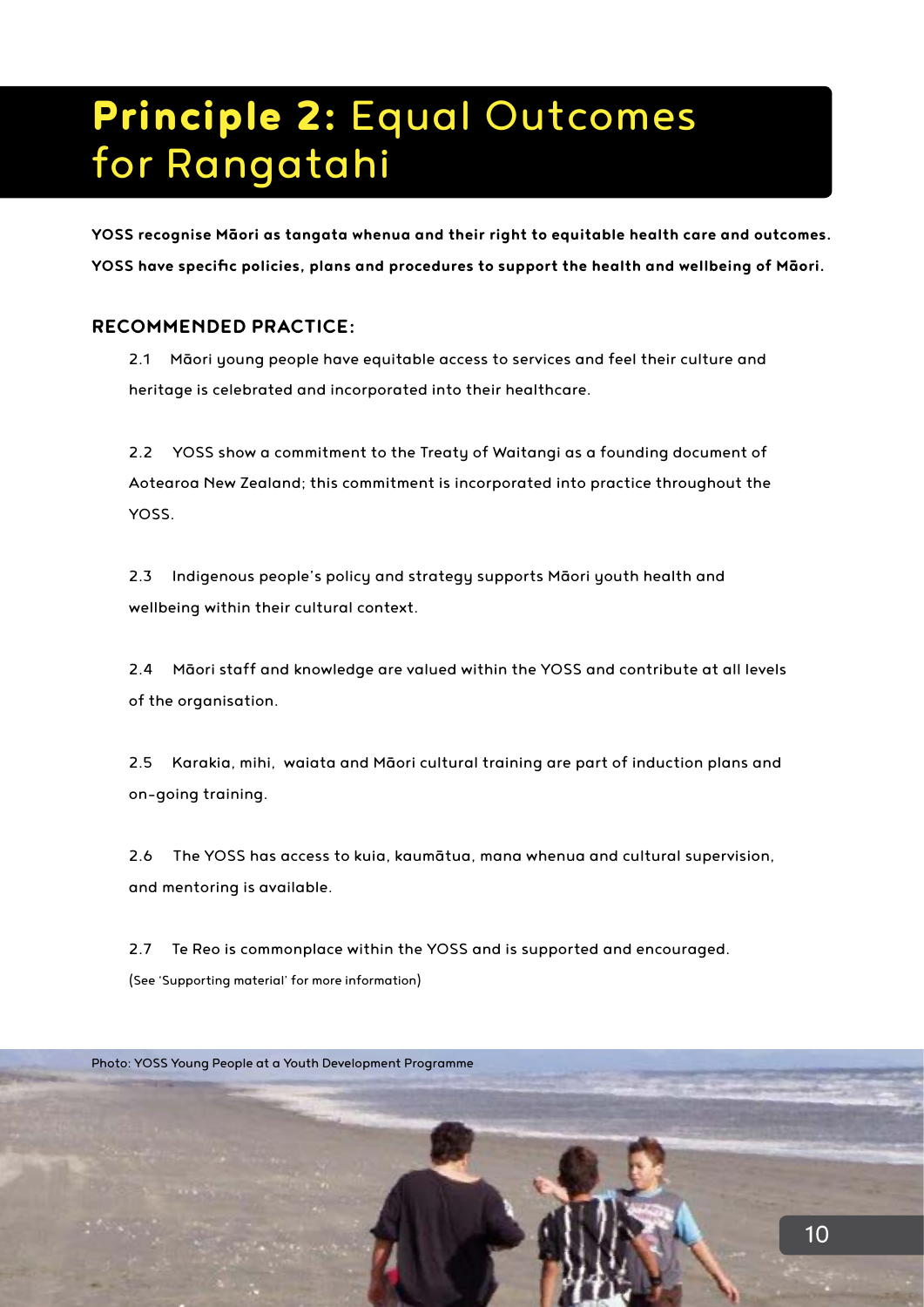#### STAFF VOICE: **DIRECTIONS ON HOW THEY RESPECT TE TIRITI IN PRACTICE**

- *• Waiata as a team being able to respond with waiata when necessary at relevant cultural events and with respective whānau.*
- *• Karakia open and close hui appropriately.*
- *• Provide kai for hui/meetings, and providing koha appropriately for clients/ families/whānau.*
- *• Directions staff are encouraged to use and kōrero in Māori when appropriate.*
- *• Access iwi leaders as appropriate for education, training and cultural leadership/guidance.*
- *• Directions staff will whānau hui with clients, family, and other professionals as and when necessary.*
- *• Work with clients to connect to their cultural roots via their whakapapa, marae, and elders.*
- *• Offer Directions clients the opportunity to have support with them when meeting with Directions staff.*
- *• Ensure Directions staff can access cultural supervision.*
- *• Ensure Directions staff receive cultural training regarding tikanga.*

### STAFF VOICE: **ROTOVEGAS ON HOW THEY RESPECT TE TIRITI IN PRACTICE**

*All staff attend regular cultural competency trainings. We all use te Reo as much as possible, and especially make an effort to pronounce youth names and place names properly. We try to take cultural settings and whānau into account in making problem plans with young people, e.g. using a kaumātua if relevant, arranging for blessings and karakia when young people want this. We have appropriate ceremonies e.g. whakatau, when new staff start or when a new big project is beginning.*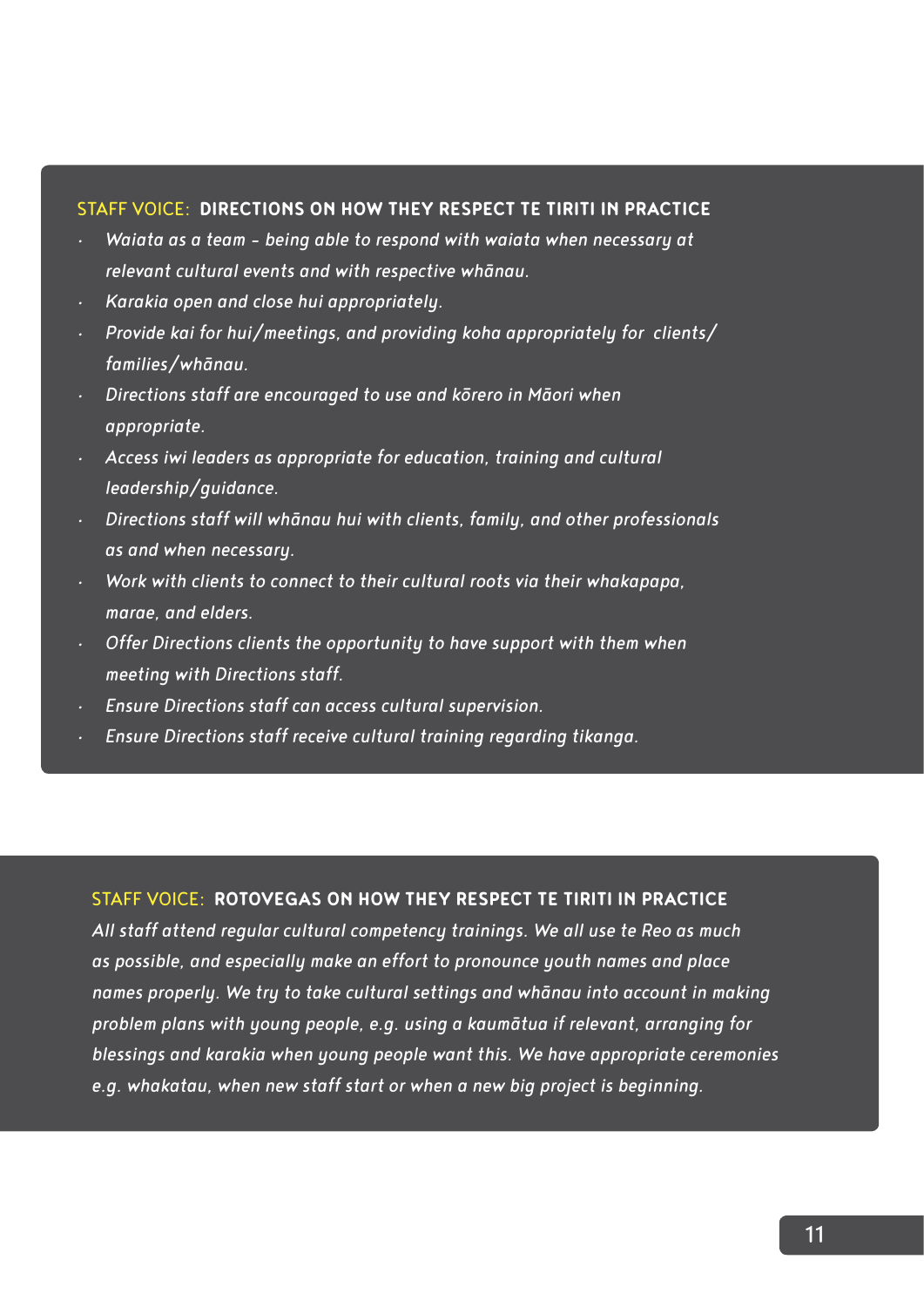# Principle 3: Increasing Access

**YOSS deliver services in a way that increases access and reduces barriers. Services are free of charge, provided under one roof, youth appropriate and accessible.** 

## **RECOMMENDED PRACTICE:**

3.1 Young people feel safe, respected, comfortable and accepted in the YOSS, and these reasons contribute to them actively using the YOSS to support their wellbeing needs.

3.2 YOSS are not-for-profit and provide services that are free of charge, with limited exceptions, such as flu vaccinations and non-resident fees. Income generated from YOSS business will be directed back into the YOSS to support service delivery.

3.3 A YOSS has a minimum of one main site where all services are delivered, of which they are the sole occupier and/or manager. They may also have optional partial or mobile sites where they share occupancy and deliver selected services.

3.4 YOSS locations are youth appropriate in their location of the building, engagement of staff and style of resources. Young people are involved in the decision making for what a YOSS looks like.

3.5 YOSS sites are easy for young people to access.



#### *cont next page...*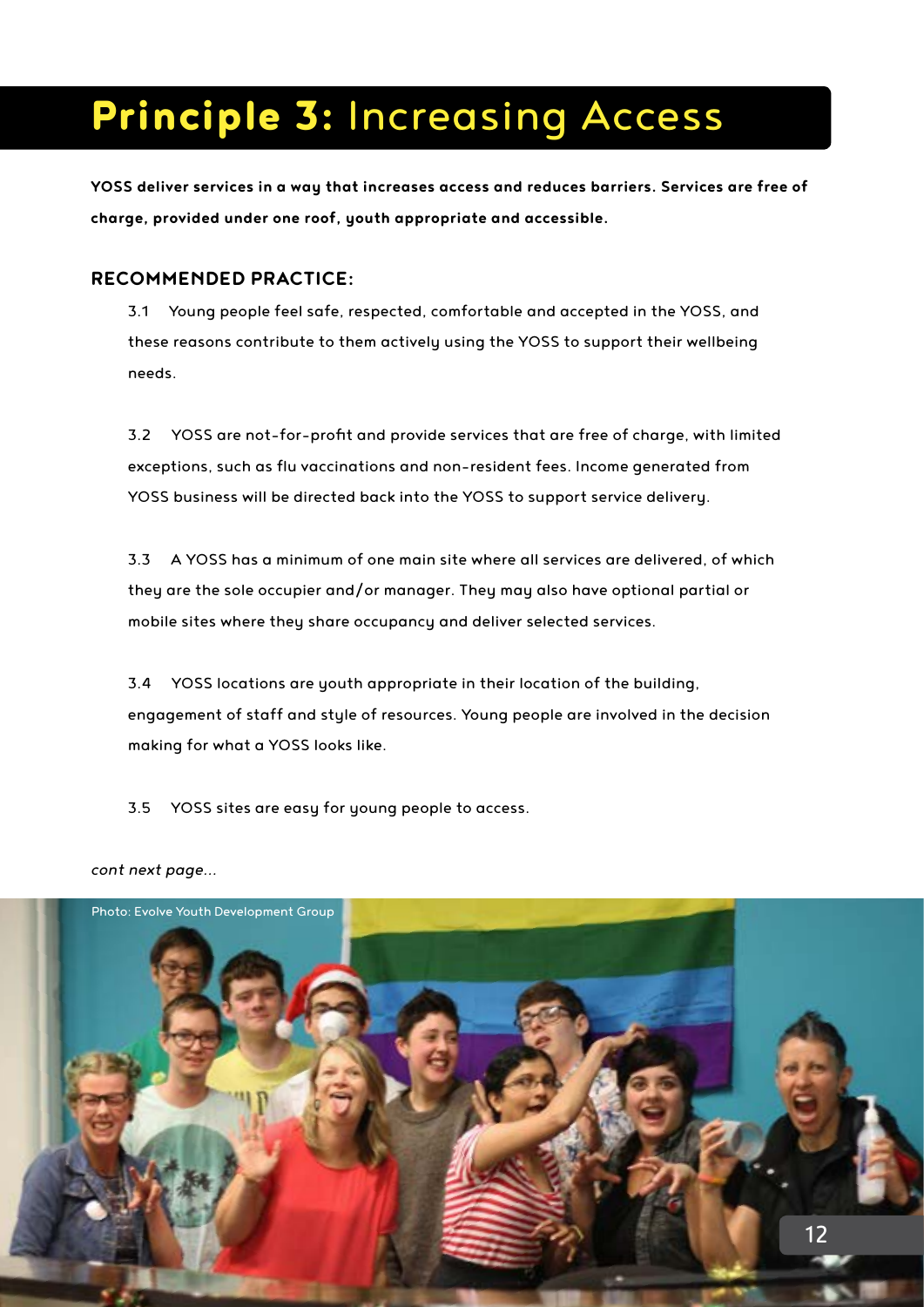3.6 Youth participation is used as a tool to increase access for young people. This is demonstrated through their voice being heard on location, service provision, resources and more.

3.7 YOSS have strategies to work with specific demographic groups that are part of the wider group of young people who use the service, for example, Māori and Pacific people and gender diverse people. These ensure their unique needs are supported and visible.

(See 'Supporting material' for more information)

## YOUTH VOICE: **WHAT DO YOU LIKE ABOUT ROTOVEGAS?** *Friendly and non-judgemental staff and feels like a safe environment.*

## YOUTH VOICE: **WHAT DO YOU LIKE MOST ABOUT THE WAY ANAMATA CAFE LOOKS?**

*Posters! Posters! Posters! Feels like a teenager's room. Makes you feel at home, comfortable, keeps the nerves down reading positive things.* 

## YOUTH VOICE: **WHY DO YOU USE NUMBER 10 OVER OTHER PLACES, LIKE A GP?**

*I love being able to text to book an appointment, etc., because calling is so scary; it's not made into a big deal and it's free.* 

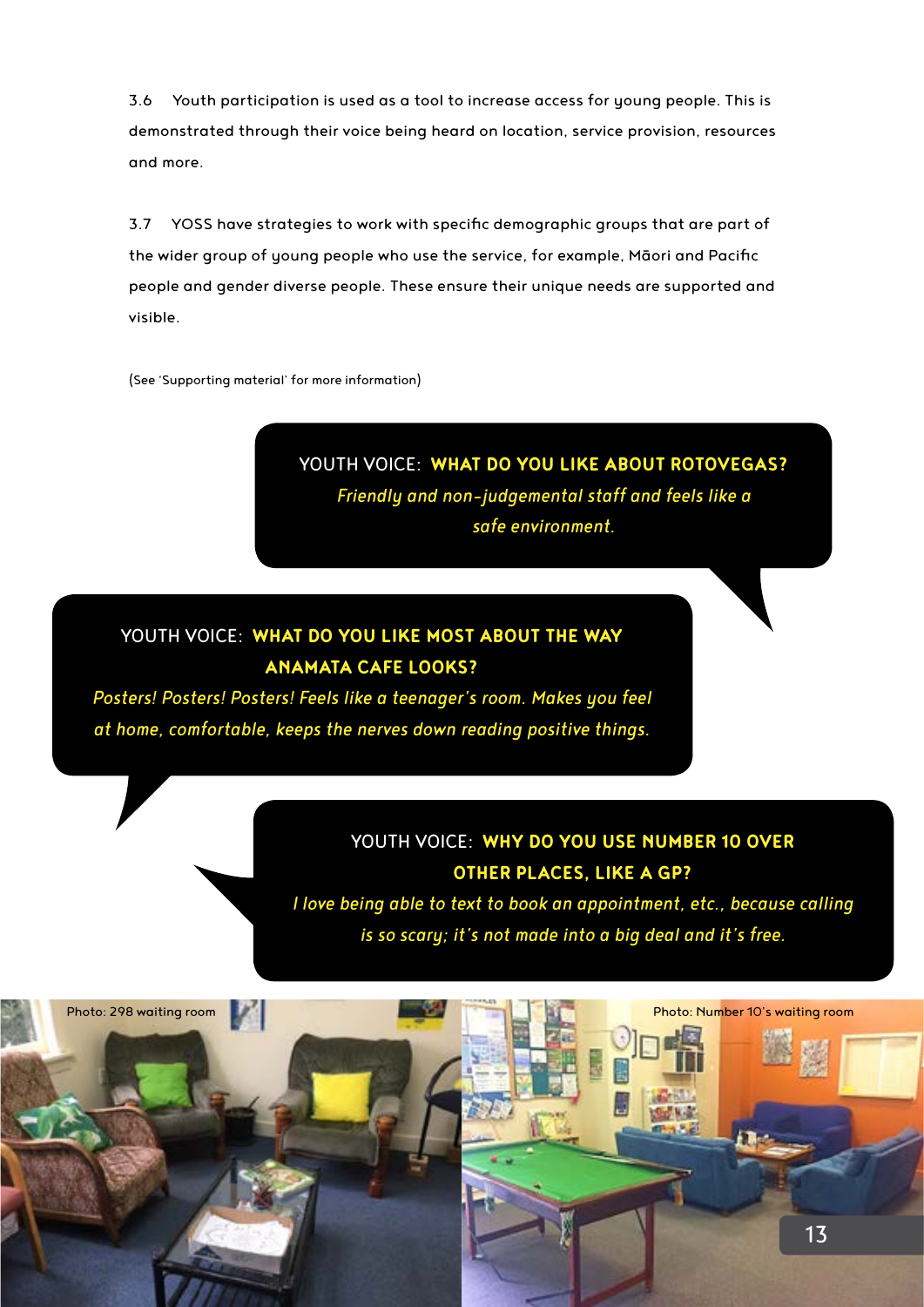# Principle 4: For Young People

**YOSS services are designed and delivered specifically for the youth age range. YOSS recognise that young people have specific health needs and requirements that differ from the wider population.** 

### **RECOMMENDED PRACTICE:**

4.1 YOSS serve a group that falls within a definition of a young person (for example: United Nations, 15–24 years; New Zealand, 12–24 years; UNICEF, 10–24; UN Habitat youth fund, 15–32). The majority of YOSS work with young people starting at age 10 or 12 and up to their 25th birthday.

4.2 Young people have a sense of belonging and ownership towards the YOSS; they feel represented and valued.

4.3 Staff are recruited with youth engagement in mind. Young people are able to connect and build relationships with staff; staff are compassionate towards young people and have skill or experience working with this demographic.

4.4 Resources, such as information or tools that staff use, are designed for youth engagement.

4.5 Young people feel comfortable and free from judgement at the YOSS. Youth cultures, art, language and stages of development are celebrated and reflected in the YOSS.

(See 'Supporting material' for more information)

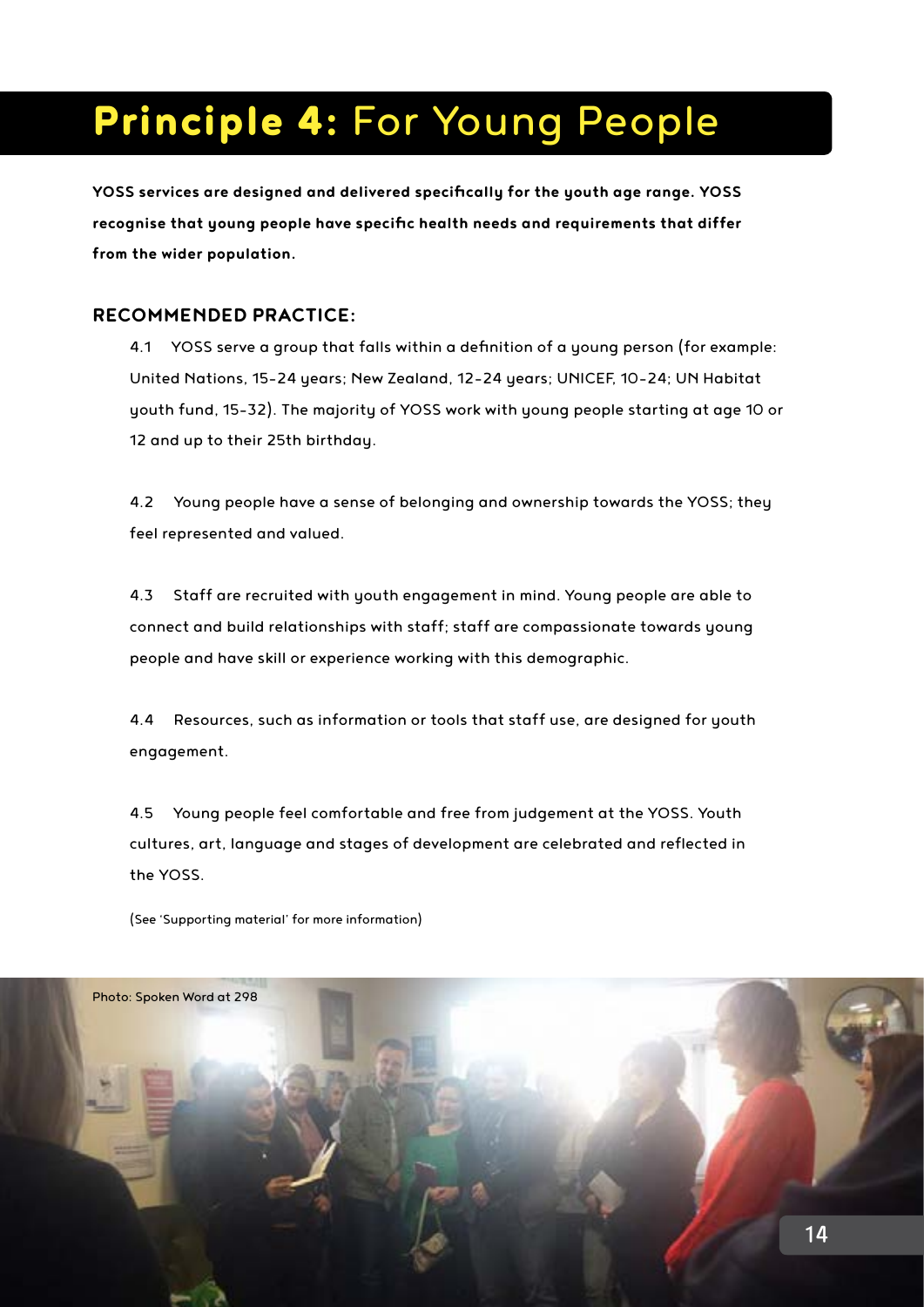### STAFF VOICE: **298 ON WHY YOUTH-SPECIFIC SERVICES WORK**

*A youth-specific service works well, as we can accommodate the needs of young people who are still developing, to participate well and respond appropriately to adult services.*

*Being youth-specific means that staff who work here particularly like working with young people and that is reflected in their youth-friendly practice.*

*For us being youth-friendly means that our services are free – removing any financial barriers, our staff are professional yet friendly and casual, our appointment times are*  longer - taking into account the extra time needed to explain things, be with a young *person in times of crisis and explore issues more deeply.*

*We allow greater flexibility than general practice for clients being late or not turning up multiple times.* 

*Providing a wraparound service, where the young person can get many of their needs met (youth work, counselling and social services, as well as medical care) under one roof is an integral part of the service.* 

*Our building is welcoming, and our clients tell us that us being able to offer the use of our kitchen and shower is really meaningful to them in times of need.*

*While providing greater flexibility than adult services, we do also put in firm boundaries and increase expectations in line with clients' ability to meet them. Our aim is to have young people leave our service being able to manage the expectations that adult services have.*

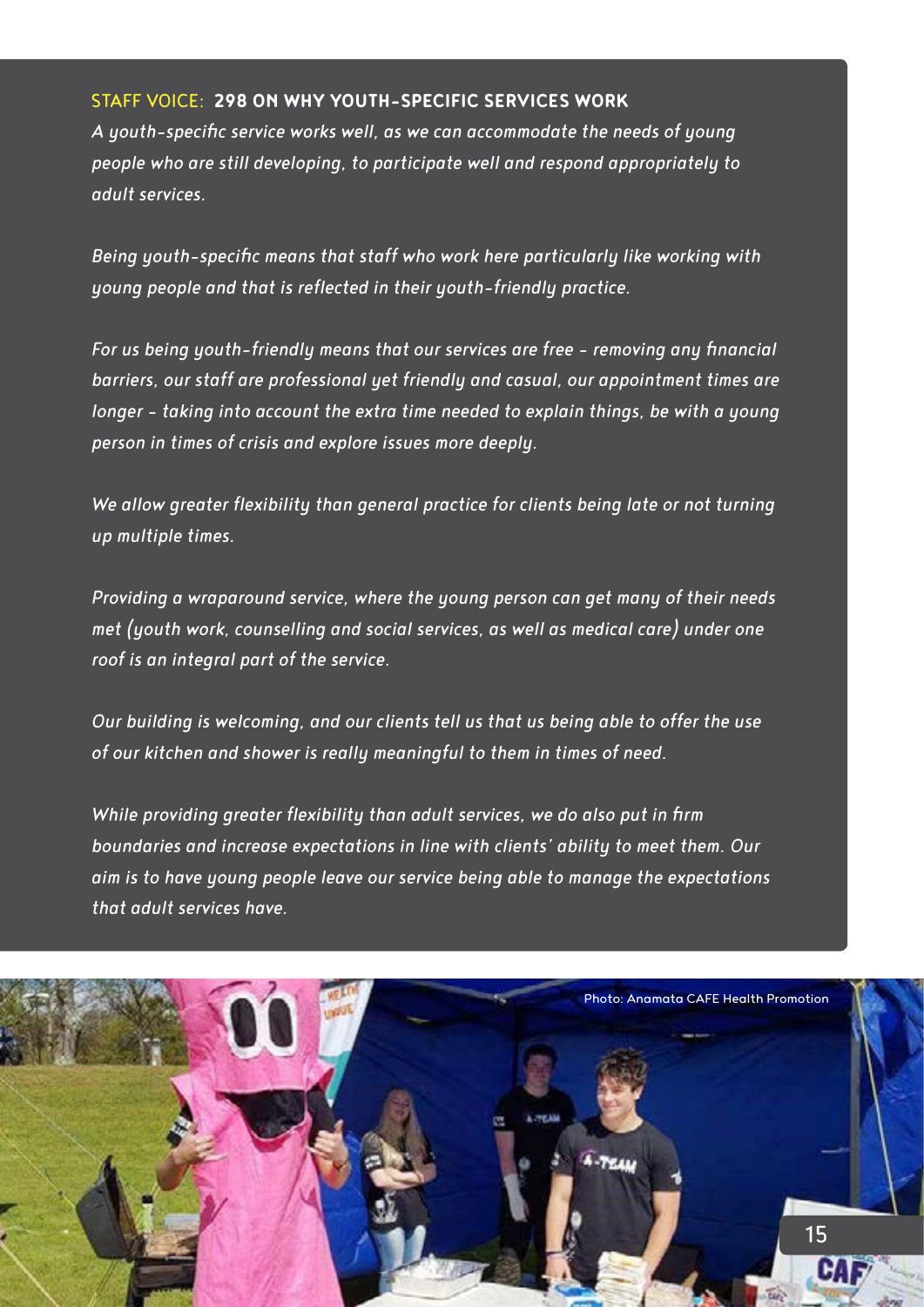## YOUTH VOICE: **WHAT DO YOU LIKE ABOUT THE WAY ANAMATA CAFE STAFF SPEAK AND INTERACT WITH YOU?**

*They talk to me like a friend and make sure that we are on the same level. I never feel like I am being judged or told off.*

> YOUTH VOICE: **ROTOVEGAS ONLY WORKS WITH YOUTH; IS THIS IMPORTANT TO YOU? WHY?**  *During teen years there's a million issues;*

> > *it's nice to have some free help.*

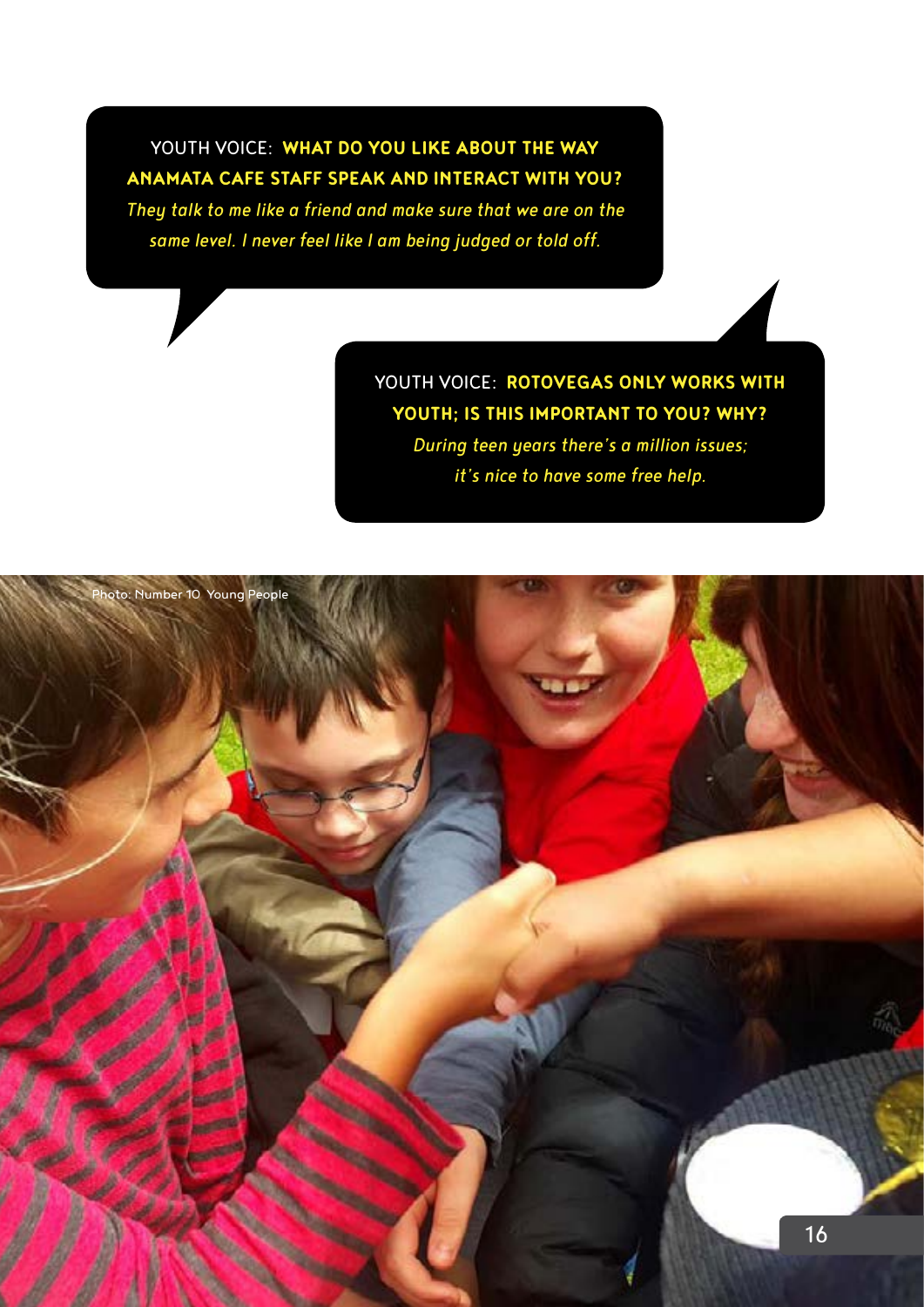# Principle 5: Respecting Confidentiality

**YOSS respect young people's right to privacy and for their information to be kept confidential. The YOSS confidentiality policy is clearly and regularly explained to young people and it is ensured that it has been understood.** 

## **RECOMMENDED PRACTICE:**

5.1 Young people's information is kept confidential from their family, friends, schools, community and other organisations, unless specifically outlined in legislation or policy and explained to the young person.

5.2 Confidentiality is explained to the young person at several points of their engagement with the YOSS, including:

- Registration
- Verbally when engaging with a new service within the YOSS
- Verbally before a staff member breaks confidentiality.

5.3 The confidentiality policy is displayed in writing in public spaces throughout the YOSS in a youth-appropriate and engaging manner.

5.4 When confidentiality is explained, the staff member gives examples of how this could apply to the young person's situation and ensures they understand.

5.5 YOSS have policy in place that outlines when confidentiality will be broken when the safety of the young person, other people and children are at risk, and procedures relating to this.

5.6 YOSS understand that personal details are for the young person to share and that by keeping confidentiality, staff are supporting self-determination as well as building trust and a relationship with young people.

5.7 YOSS have working knowledge of New Zealand legislation that applies to confidentiality rights and when this can be broken.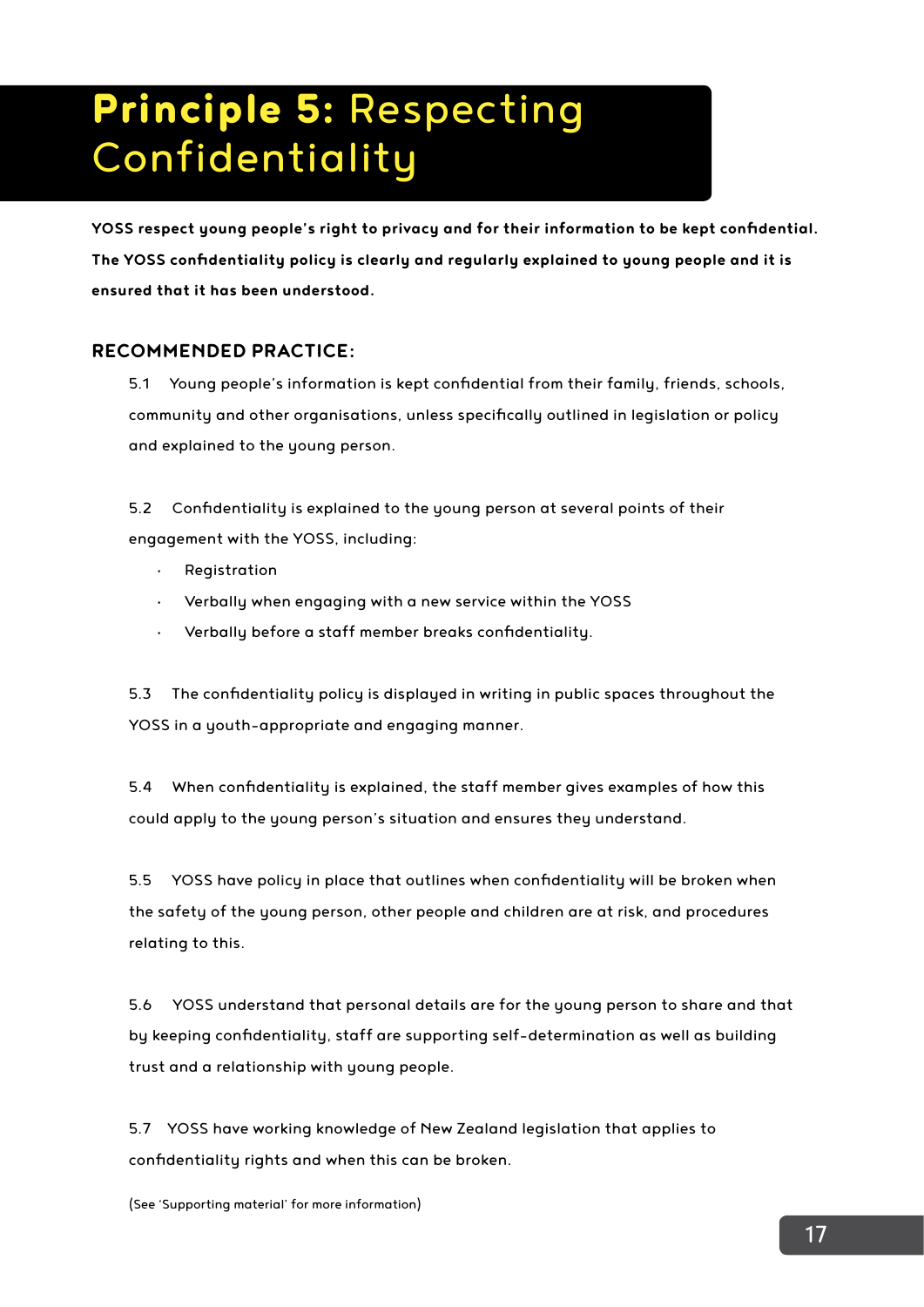## YOUTH VOICE: **IS CONFIDENTIALITY AT ROTOVEGAS IMPORTANT TO YOU? WHY?**

*Yes, it shows me a sense of respect for my own health.*

YOUTH VOICE: **AT ROTOVEGAS, HOW IS CONFIDENTIALITY EXPLAINED TO YOU?**  *It was explained very thoroughly. I felt well informed and comfortable.*

## STAFF VOICE: **YOSS ON WHY CONFIDENTIALITY IS IMPORTANT WHEN WORKING WITH YOUNG PEOPLE**

*Confidentiality is so important for a YOSS because young people trust us with their life stories. As a team member, my responsibility is to promote and protect their confidentiality and privacy, but also have acute awareness and respect for managing harm and the law, especially around what legal right their parent/care-giver has to their information.*

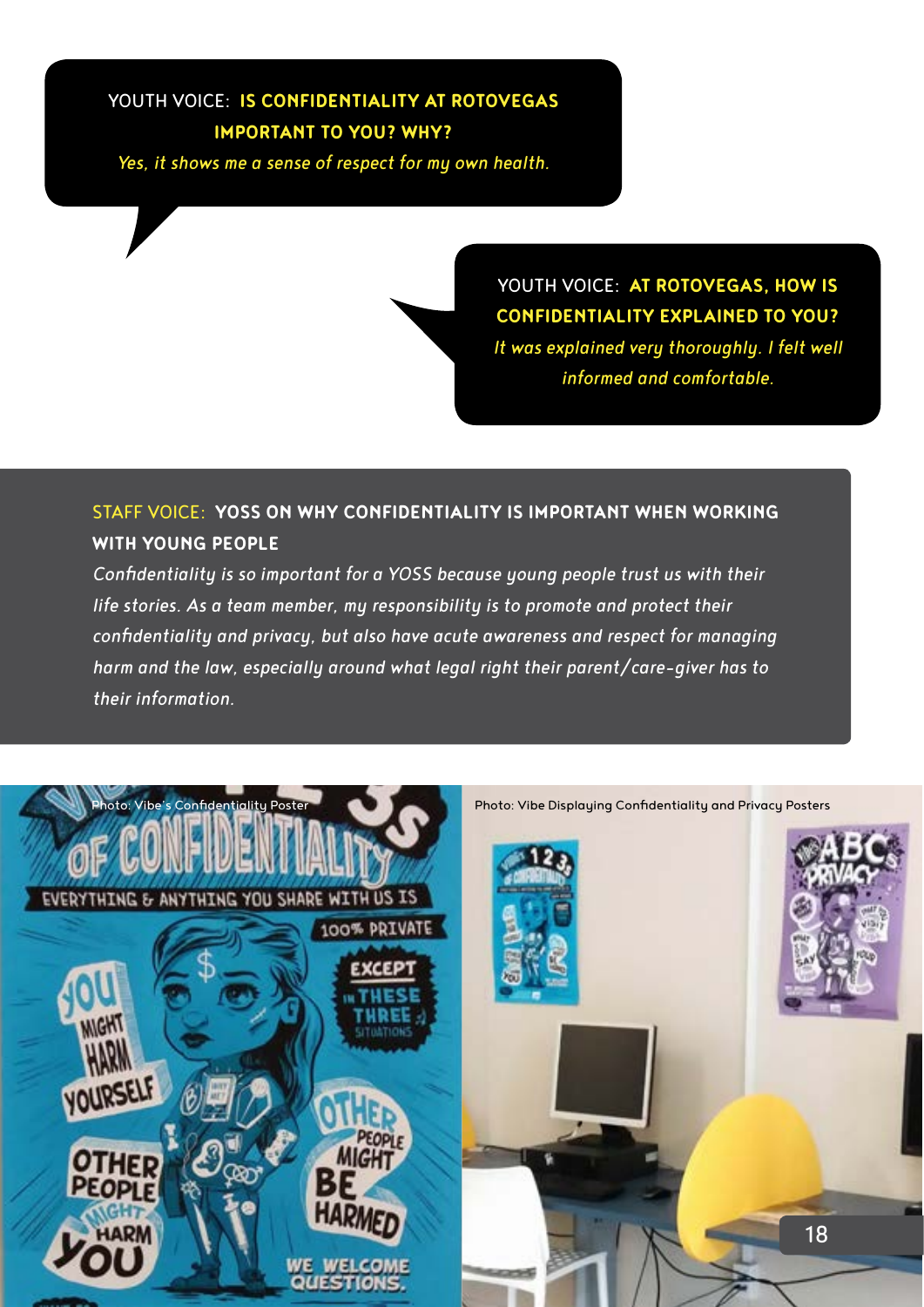## Principle 6: Holistic Assessments

**YOSS use holistic assessments to understand the young person in their entire context. Assessments use non-judgemental, strengths-based and youth-appropriate language.**

## **RECOMMENDED PRACTICE:**

6.1 Assessments used in YOSS are holistic and view the young person in their bigpicture context alongside their whānau and family, peers and community.

6.2 A staff member may use a collection of assessments and tools to build the picture and may use them in different forms depending on the discipline and need.

6.3 Assessments and tools are chosen for their youth appropriateness and need; and are used in a strengths-based and non-judgemental manner.

6.4 HEEEADSSSSS is a psychosocial engagement tool that is used by YOSS in some form. The sections are Home; Education; Employment; Eating; Activities; Drugs and alcohol; Sexuality and gender; Strengths; Spirituality and culture; Suicide and mental illness; and Safety. It is versatile and is used briefly or in depth by all disciplines.

6.5 Holistic assessments lead to intervention plans that manage all areas of need and support all areas of strength.

6.6 Staff use holistic and strengths-based assessments that reflect the young person's culture.

(See 'Supporting material' for more information)

YOUTH VOICE: **WHAT DO YOU LIKE ABOUT THE WAY VIBE STAFF SPEAK AND INTERACT WITH YOU?**  *Welcoming, give you that belonging feeling.*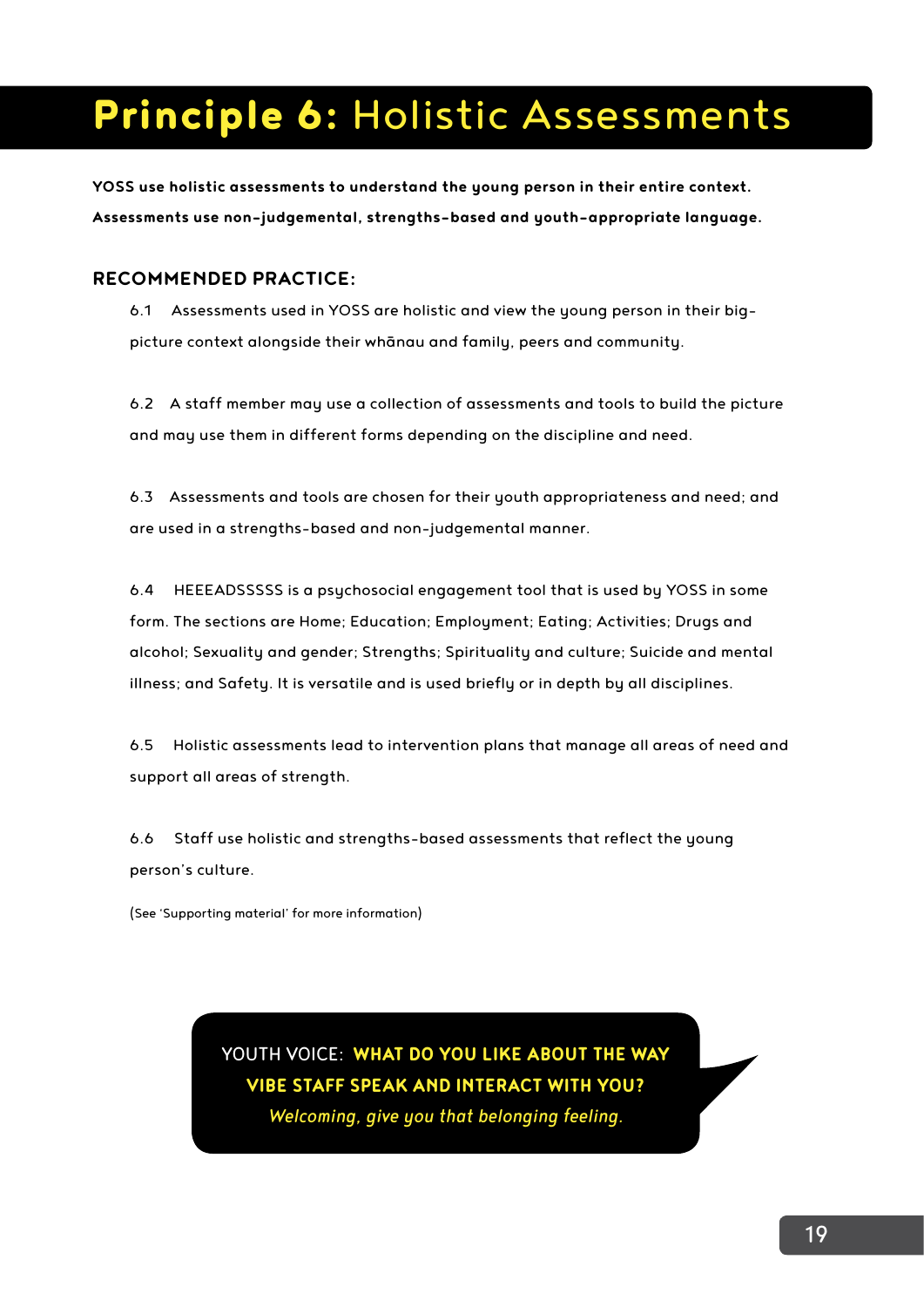## STAFF VOICE: **ANAMATA CAFE ON THE BENEFIT OF HOLISTIC ASSESSMENTS**

*We don't just see the young person for what they come in for; we see their whole lives and what is working well and what is not. We build on the working well bits and many times the rest will flow on. We are able to provide support for other areas in their lives which affect their physical and mental health.* 

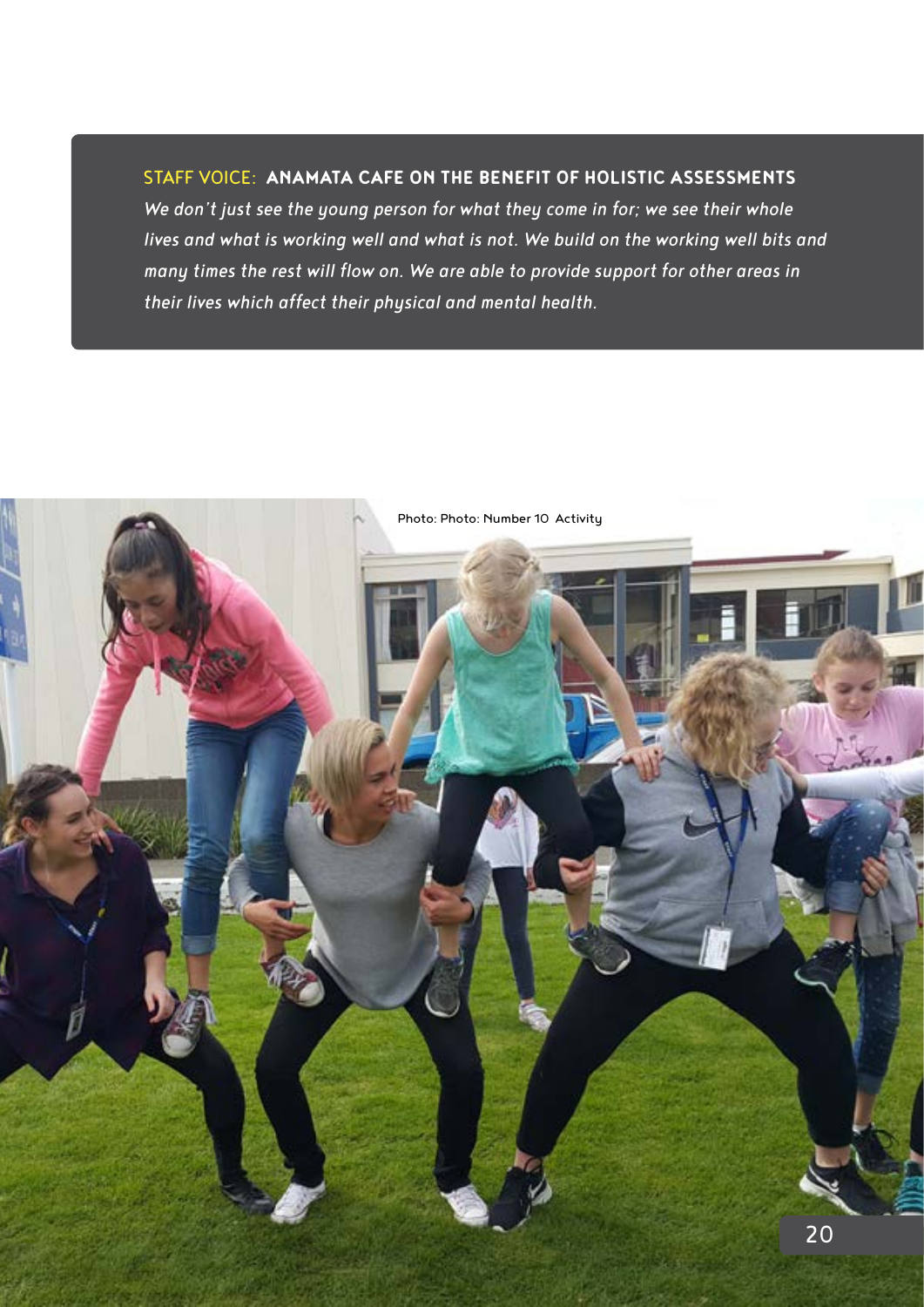# Principle 7: Kaupapa, Theory and Ideology

**Kaupapa, theory and ideology embrace youth-focused, youth-centred and strengths-based practice. They are integrated into all areas and levels of the organisation, and they drive all decision making and interaction with young people.** 

### **RECOMMENDED PRACTICE:**

7.1 Positive Youth Development (PYD) is an integral part of a YOSS. It is a term that focuses on positive outcomes for youth; it upholds the notion that young people have agency over their lives to make choices to learn from, and that contribute to their peers, family and community.

7.2 YOSS are strengths-based in theory and practice; there are many perspectives of being strengths-based, including the young person, staff and organisation perspective.

7.3 YOSS have organisation values, vision and purpose that guide strategic direction for YOSS. These guide and support governance and staff, and underpin the work they do.

7.4 Principles of the Treaty of Waitangi are upheld and incorporated into the functioning of the YOSS.

7.5 All staff are provided with regular training on key kaupapa and are able to discuss the key elements of how this is incorporated into their practice.

7.6 YOSS abide by international declarations. These are treaties or conventions that New Zealand is a signatory party to, including (but not limited to): the Declaration of the Rights of the Child; the Universal Declaration of Human Rights; the Declaration on the Rights of Disabled Persons; the Declaration on the Rights of Indigenous Peoples; the Declaration on Sexual Orientation and Gender Identity; and the Convention on the Elimination of all forms of Discrimination Against Women.

(See 'Supporting material' for more information)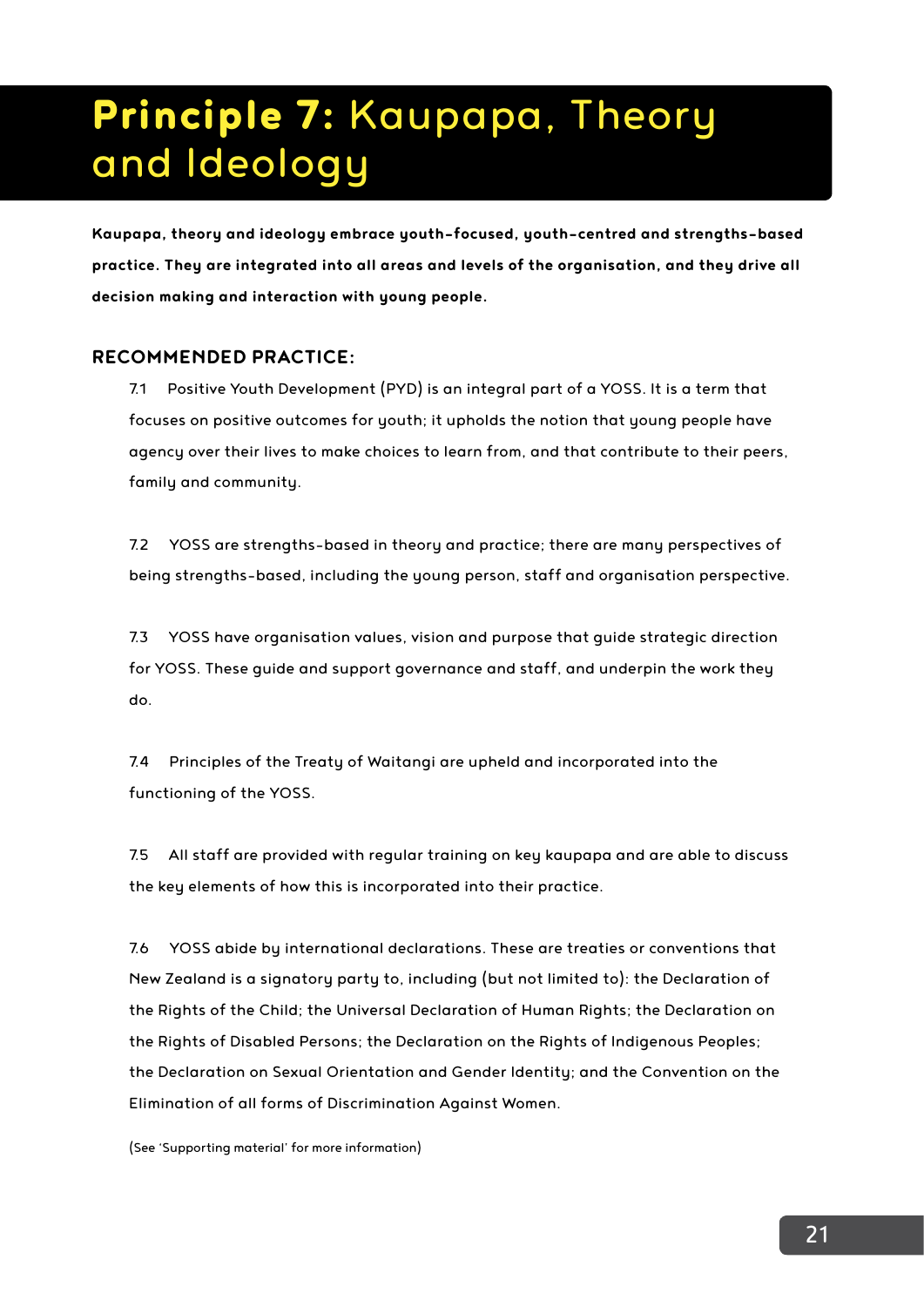## MANAGER VOICE: **298 ON HOW THEY PUT THEIR ORGANISATION VALUES INTO PRACTICE**

*My role as the manager is pivotal for the day-to-day operational infrastructure and business management. To provide leadership and direction for the team including delegation and oversight.* 

- *• Employ staff who have a passion for working with young people.*
- *• Employ staff who are professional and have qualifications, skills and experience to work in the role they are employed in.*
- *• Work in a collaborative manner as a cohesive team of professionals.*
- *• Create a safe environment in which young people are respected, accepted and contribute to their own wellbeing and are connected to whānau.*
- *• Effective strong communication processes.*
- *• Work with an integrated model of care that provides a general medical, mental health and social wraparound service.*
- *• Promote physical, emotional, spiritual and social health to our young people.*
- *• Practise continuous quality improvement by implementing recommended practice systems and processes in our day to day work.*
- *• Commitment to supporting professional development for the staff employed at 298 YHC.*
- *• Work in partnership and foster relationships with other services and agencies in the community.*
- *• Our philosophy is for young people to 'access the right door at the right time in the right place'.*

YOUTH VOICE: **WHAT DO YOU LIKE ABOUT EVOLVE?**

*The friendly, understanding staff. Everyone is empathetic; no one has ever baulked at my lifestyle or quirks, but done their best to help me. The lack of pressure, and trust that I know my own mind. The breadth of services available and willingness to help and offer additional services.*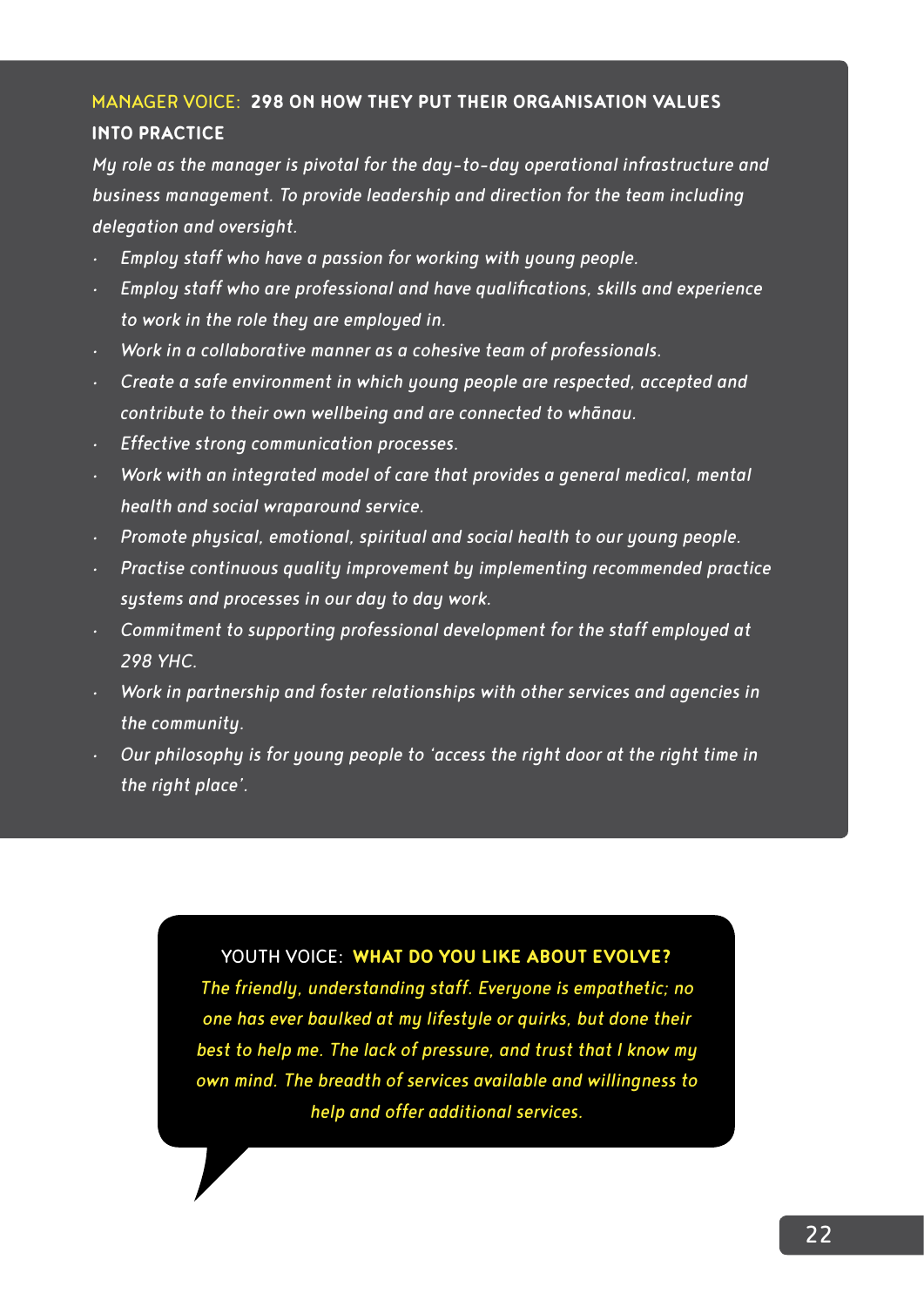## YOUTH VOICE: **WHAT DO YOU LIKE ABOUT THE WAY THE 298 STAFF SPEAK AND INTERACT WITH YOU?**

*It's more casual than most places which makes discussing personal issues sometimes easier.* 

## STAFF VOICE: **ROTOVEGAS ON HOW THEY PUT THE STRENGTHS-BASED APPROACH INTO PRACTICE**

*For all young people seen, we look at the reasons they came in, and also find out about their interests/skills/strengths. Knowing strengths gives us tools to work with when developing a plan with the young person.* 

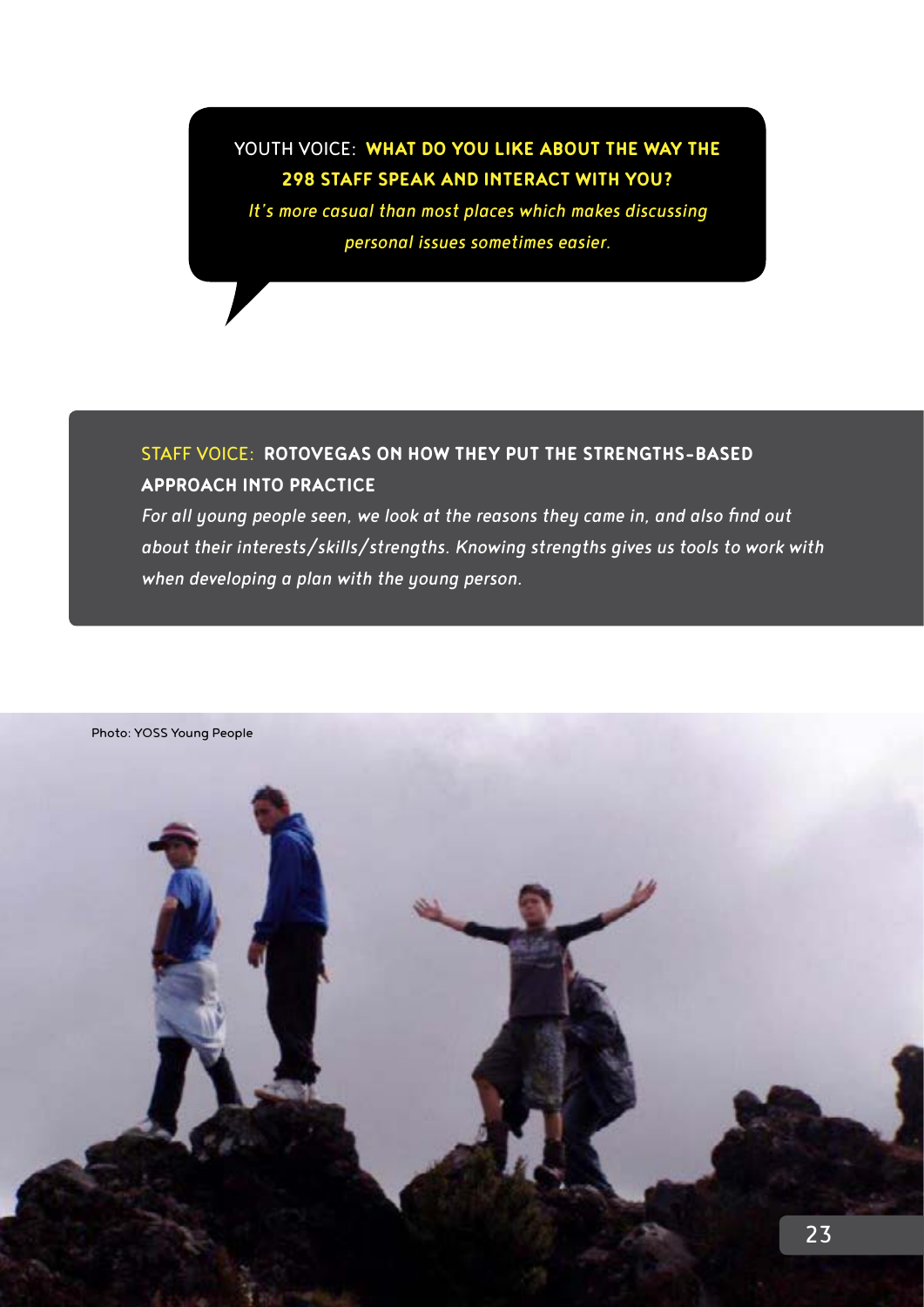## Principle 8: Youth Participation

**YOSS integrate youth participation as an essential and valuable contribution to the functioning and effectiveness of the YOSS. Youth participation leads decision making within the YOSS.**

## **RECOMMENDED PRACTICE:**

8.1 Young people feel listened to at the YOSS and are aware of opportunities to participate.

8.2 YOSS ensure governance and staff understand and value youth participation and support them to operate between rungs six and eight of Hart's Ladder (a youth participation model, which consist of eight rungs) in their work.

8.3 There are young people represented on the governance structure with meaningful ways to contribute to the governance and decision making of the YOSS.

8.4 There are young people on staff who are valued and contribute to the decisionmaking and functioning of the organisation and the achievement of goals.

8.5 There is a group of diverse young people who meet regularly or who are frequently accessed to give opinions on organisation matters such as co-design, service delivery and evaluation.

8.6 Rangatahi Māori are included in all youth participation within the YOSS.

8.7 A YOSS contributes to its youth participation with named or anonymous feedback in the form of surveys, texts and Facebook posts.



(See 'Supporting material' for more information)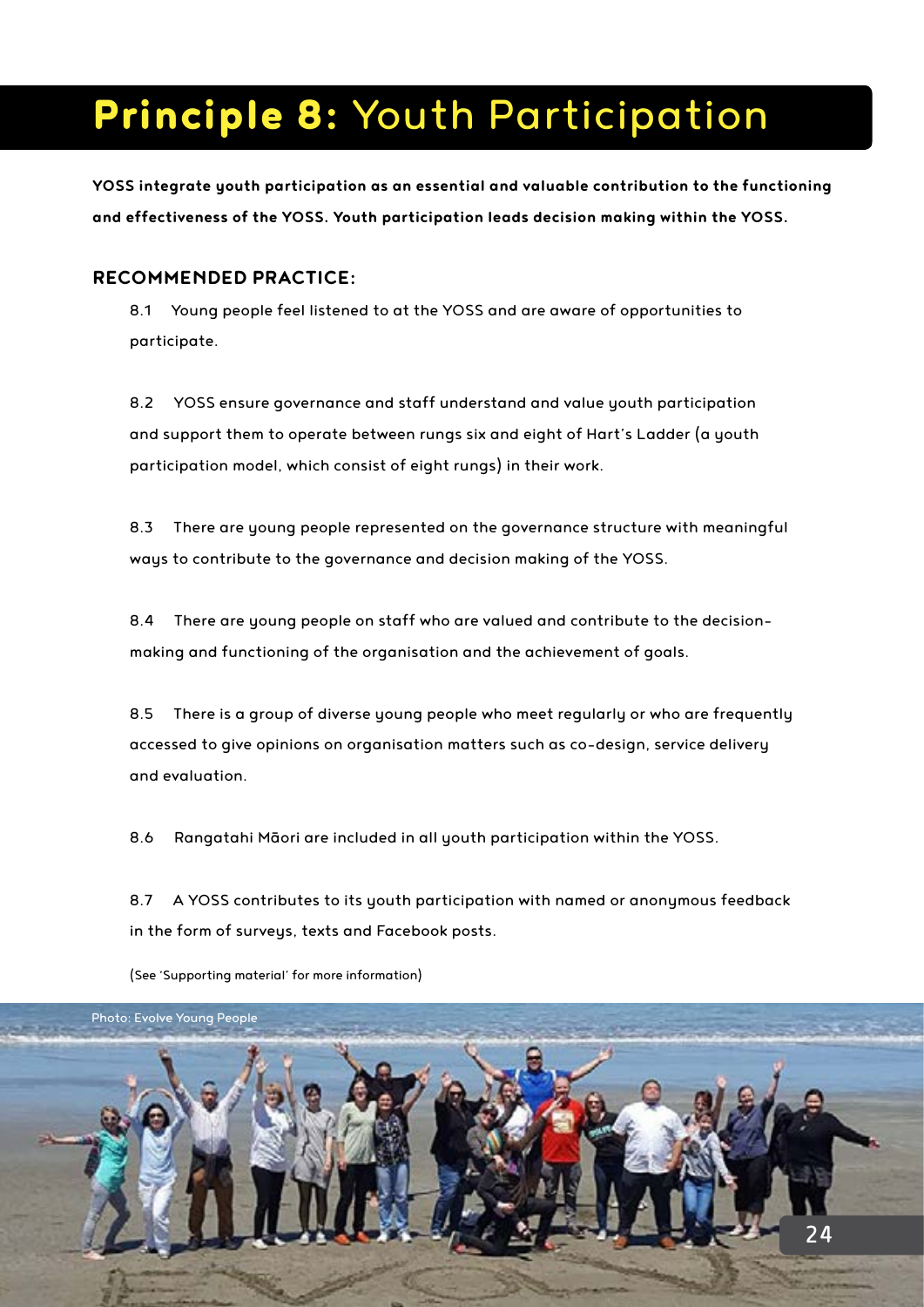## MANAGER VOICE: **VIBE ON HOW THEY PUT YOUTH PARTICIPATION INTO PRACTICE**

*Vibe are committed to ensuring effective youth participation by creating opportunities for young people to be involved in influencing, shaping, designing and contributing to policy and the development of services and programmes. The following are a couple of examples of Vibe's commitment to youth participation.*

*Vibe's current Youth Advisory Group is made up of 14 young people. These young people meet on a fortnightly basis to share young people's opinions and ideas on Vibe's service delivery as well as representing a youth voice in the Hutt Valley.* 

*A number of Vibe staff completed an internal youth participation workshop recently. It was identified that youth participation is a topic we would like to socialise more in the wider Vibe staff and up skills for staff and young people on what youth participation means in Vibe; to strengthen and build on the different models of youth participation; and review the theories which underpin our practice in youth participation.* 

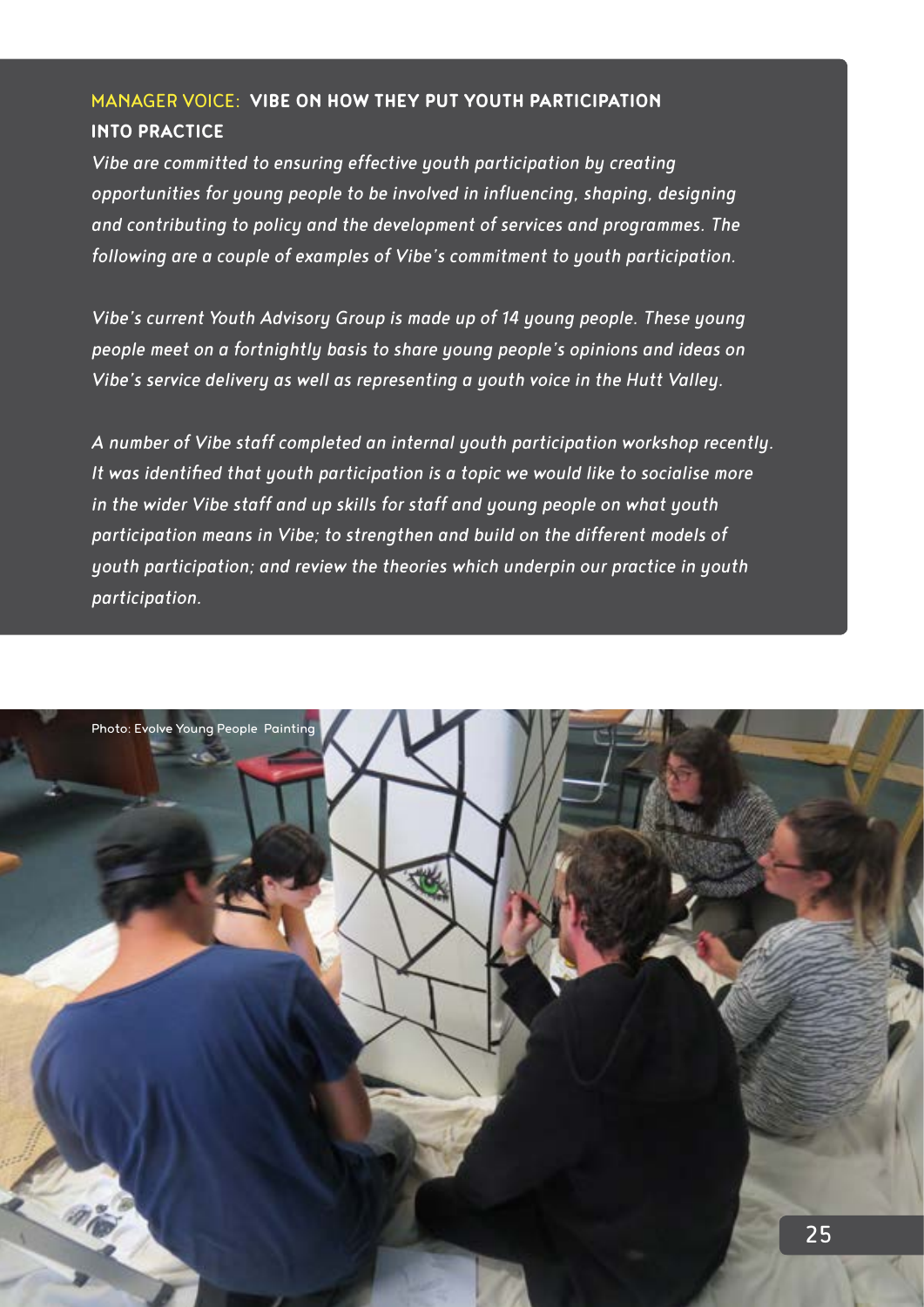## Principle 9: Robust Governance

**The governing body of the YOSS steers the organisation and ensures robust governance policies and procedures throughout.** 

#### **RECOMMENDED PRACTICE:**

9.1 A YOSS is a Charitable Trust or has Charitable Trust status.

9.2 A YOSS is founded by community out of need and genuine interest in the health and wellbeing of young people. It is not established by Government or private interests.

9.3 The YOSS governing board hold clear roles with accompanying job descriptions and standards they uphold.

9.4 The governing body ensures there is an effective staff structure in place, with clear lines of accountability leading to the governing body.

9.5 There are governance policies and procedures in place and followed.

9.6 The governing body leads the YOSS towards its vision and acts in the best interests of the organisation, young people and communities.

9.7 The governing body values youth participation and adheres to Hart's Ladder (a youth participation model, which consists of eight rungs) from six and above.

(See 'Supporting material' for more information)

## TRUSTEE VOICE: **YOSS VICE CHAIRPERSON ON THE IMPORTANCE OF AN ENGAGED GOVERNING BOARD**

*Governance guides the purpose, direction, priorities and compliance of a YOSS. A strong governance board or team will actively engage with stakeholders, including young people, mana whenua, and employees, and uphold the organisational values and leadership. It's a tough ask to expect this of volunteers who sometimes aren't 'in the business'; however, good governance will provide a massive return on investment.*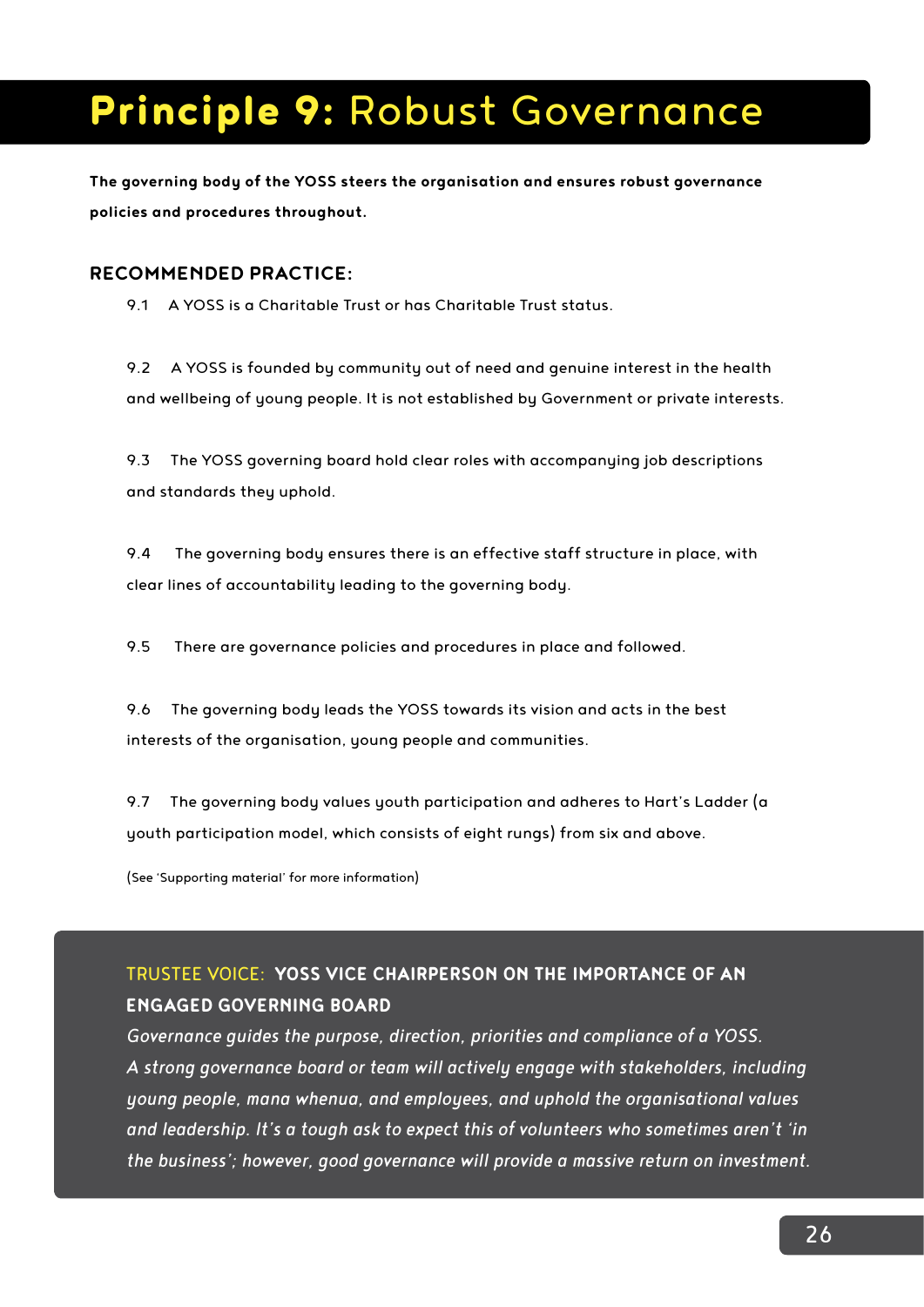## MANAGER VOICE: **NUMBER 10 ON THE IMPORTANCE OF A GOOD GOVERNING TEAM AND SYSTEM**

*A strong governance team is a key component to the success of a YOSS. A group of engaged volunteers who bring a range of professional skills to their governance tasks can set the strategic direction for the organisation and shepherd the organisation towards reaching its goals.* 

*For governance to work well, both the governance and management teams need to understand the boundaries of their respective roles and operate within them. By performing governance tasks (i.e. strategic planning, establishment of policies, supervision of the Director/Manager, financial oversight, health and safety, etc.), the governance team sets up a supportive structure under which staff can operate effectively.* 

*By performing management tasks (i.e. programme development, people and money management, establishment of procedures, quality improvement and reporting, etc.), the management team put the will of the board into action and provides it with the information it needs to make good decisions. A solid partnership between governance and management allows a YOSS to flourish.*

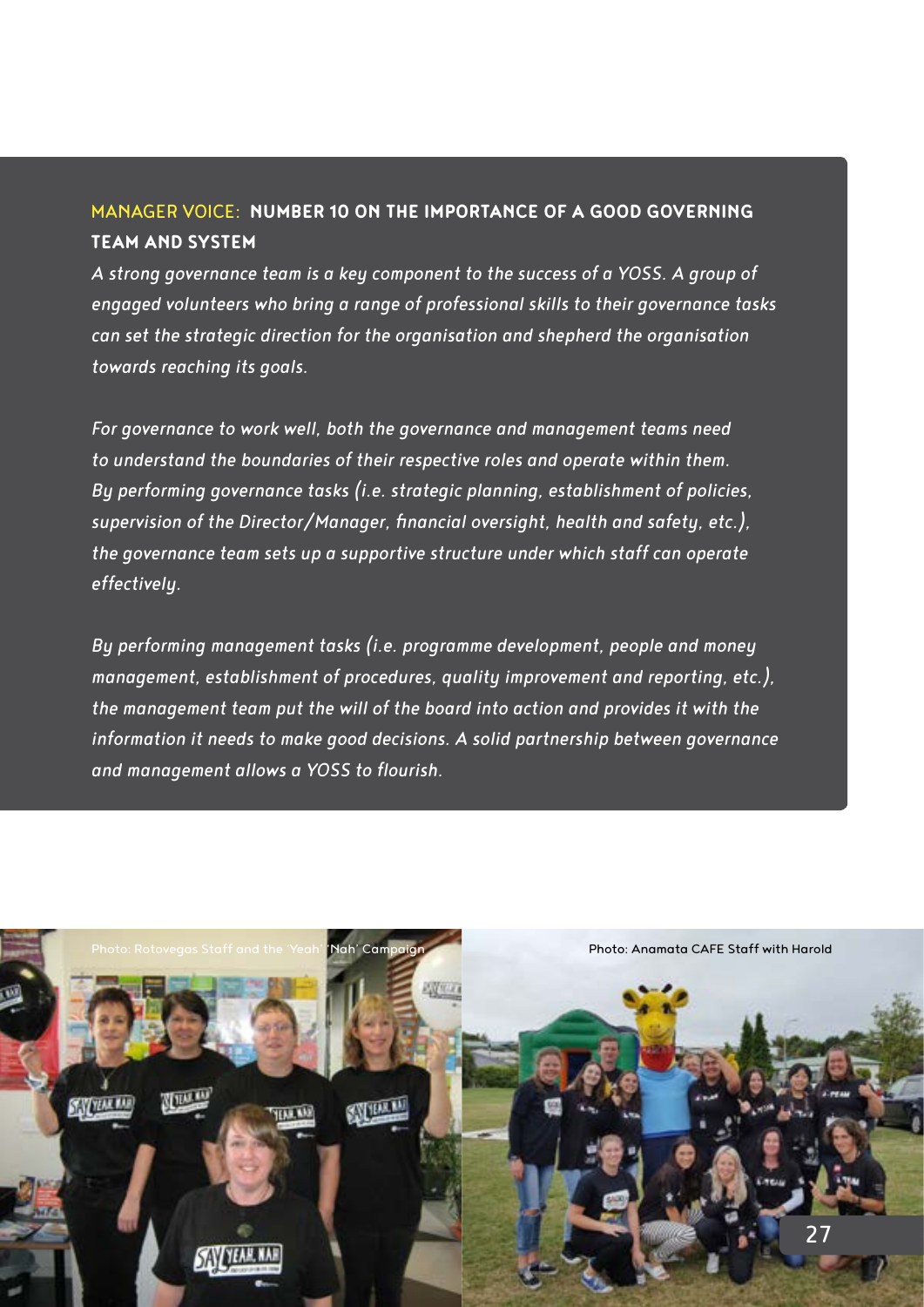## Principle 10: Robust Business Practice

**YOSS have robust business policies, plans and procedures and are working to achieve their vision.**

### **RECOMMENDED PRACTICE:**

10.1 The YOSS has a strategic plan, which establishes priorities and organisational goals and the steps and resources needed to achieve these. The strategic plan drives the YOSS towards its purpose and vision and incorporates its values.

10.2 There are business policies and procedures in place.

10.3 There is a risk management plan in place.

10.4 The YOSS has an annual plan, which stems from the strategic plan and outlines the year goals and strategies, and how these will be monitored, reported and achieved.

10.5 The YOSS has a business plan, which is the background document to the strategic and annual plan. It identifies direction and what, where, who, how and when these strategies will happen.

10.6 The YOSS has a quality plan; this addresses all areas of the YOSS and plans quality improvement across the YOSS.

10.7 A YOSS has an environmental policy and plan in place to reduce consumption, to re-use where possible and to always recycle. A YOSS protects the land their youth and community will use for years to come.

10.8 A YOSS has health and safety policies, plans and procedures.

(See 'Supporting material' for more information)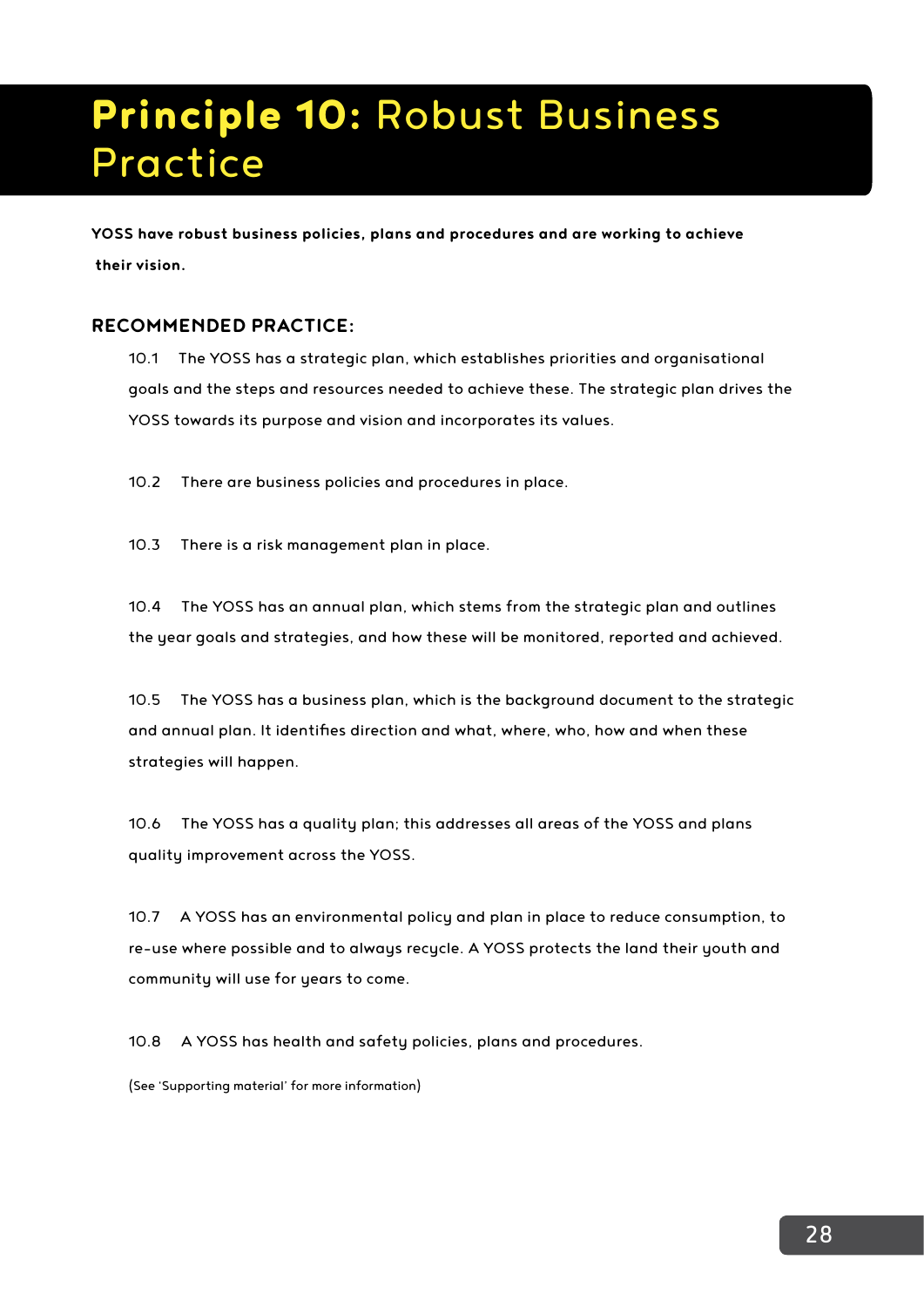## YOUTH VOICE: **WHY DO YOU USE EVOLVE OVER OTHER PLACES, LIKE A GP?**

*It's more casual than most places which makes discussing personal issues sometimes easier.* 

## MANAGER VOICE: **VIBE ON THE BENEFIT OF A BUSINESS PLAN**

*In general, a business plan describes the business, the environment/sector/market you're in, your organisation's goals/objectives, and the strategies you have/are putting in place to achieve the objectives.* 

*In developing our business plan, Vibe has been intentional in looking objectively and realistically at ourselves – our goals, our past and future direction. The business plan is a reference point when exploring opportunities and reviewing business operations, and allows us to plan for the future. Other benefits of having a business plan are to assist with identifying resource requirements, and communicating with staff, stakeholders, funders, etc. Our business plan is a living document providing Vibe with the flexibility to be responsive to the changing needs of the community.* 

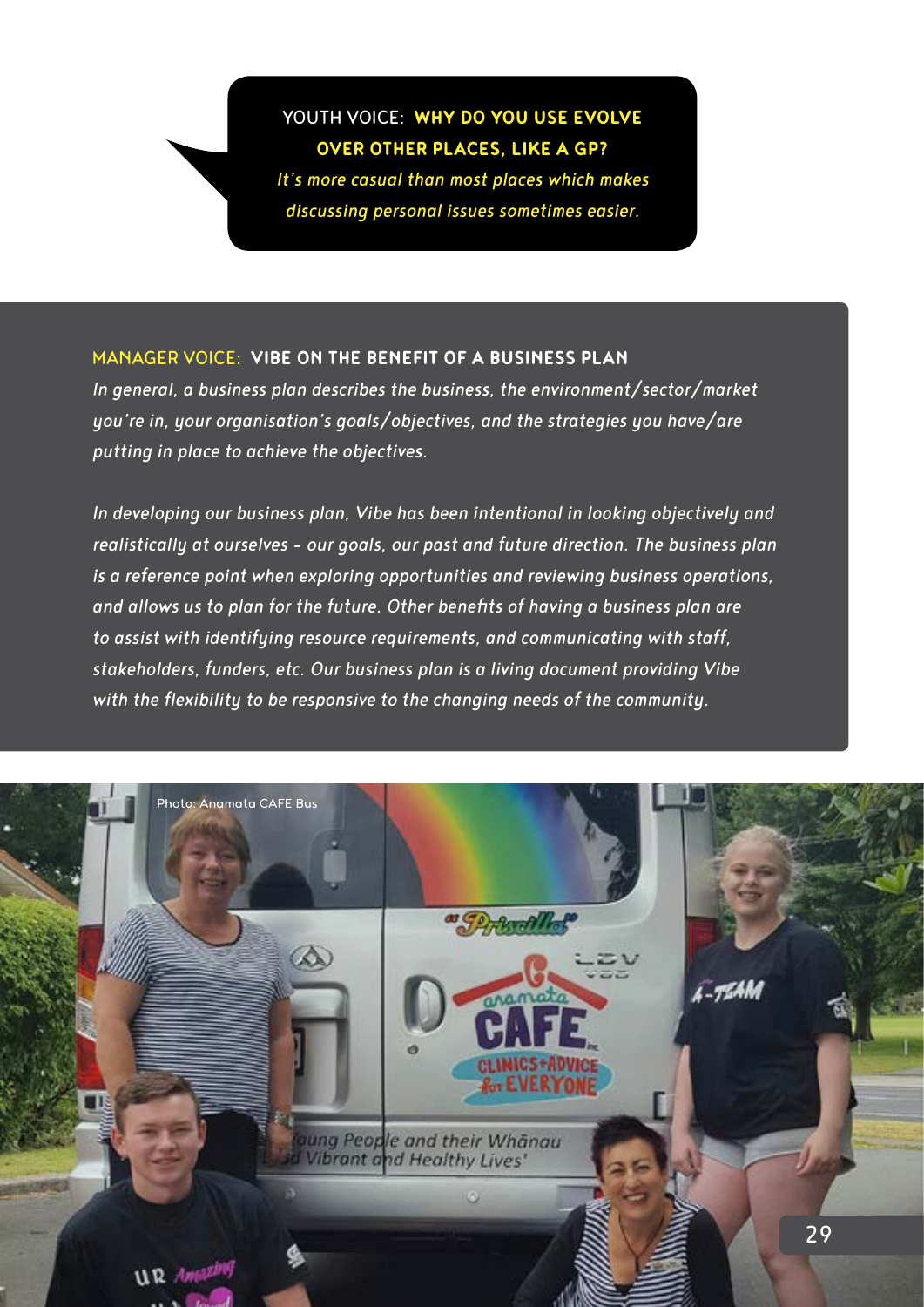# Principle 11: Robust Financial Practice

**YOSS have robust financial practices that are transparent and working towards financial sustainability.** 

## **RECOMMENDED PRACTICE:**

11.1 Financial auditing is required under the Charities Commission.

11.2 YOSS are not-for-profit and do not charge for their services, with limited contractual exceptions.

11.3 Profit that is made from additional business is redirected back into the YOSS to benefit young people.

11.4 A YOSS has a financial plan and policies in place.

11.5 YOSS are transparent with their finances and financial processes, and actively reduce the possibility of fraud or other financial misconduct.

11.6 A YOSS has a sustainability plan, which incorporates a range of income sources and minimises reliance on any one income source.

11.7 Salary pay scales are established and implemented for all employees. These provide guidance and structure to salaries and align experience, qualifications and salary.

11.8 A financial calculation is used when considering running a new service to see if it is viable. For example: cost of staff hours plus 8% (annual leave, Kiwisaver, etc.), plus 30% (administration, professional development, rent, insurance, IT, etc.).

(See 'Supporting material' for more information)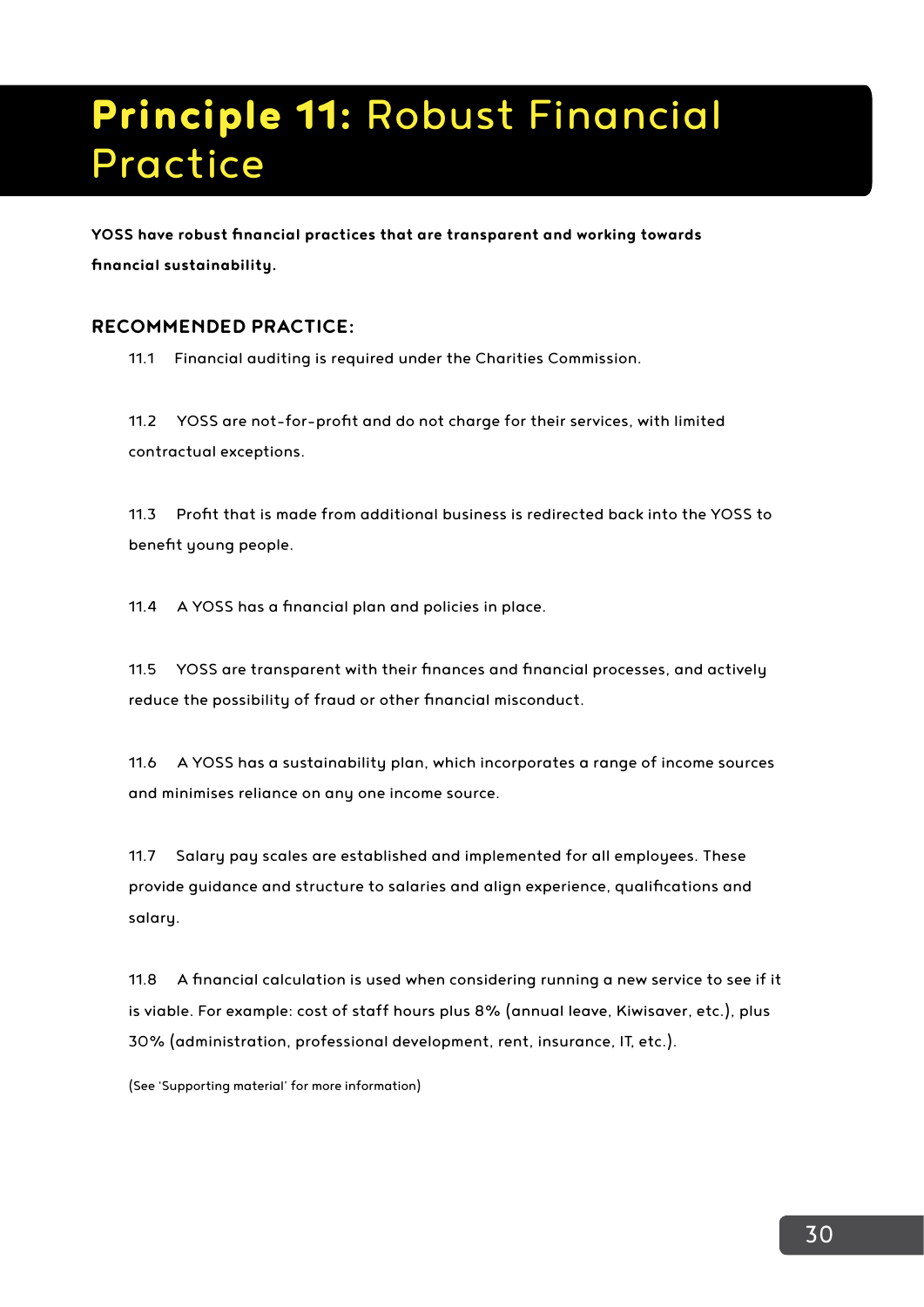## MANAGER VOICE: **NUMBER 10 ON THE IMPORTANCE OF A GOOD AND ROBUST FINANCIAL SYSTEM FOR YOSS**

*A robust financial system serves a variety of purposes within a YOSS. It allows donors, board members, staff and the community at large to have confidence that precious charitable dollars are invested to result in the greatest impact. Reporting at the granular level of financial details allows management to know the actual costs of specific activities and provides the information necessary to weigh the monetary cost of various programmatic options.* 

*Clear division of labour and checks and balances leaves little room for fraud or waste. Forecasting and budgeting allow both governance and management to manage financial risks. When financial systems are weak, the results can be catastrophic. When they're strong, they help a YOSS move forward decisively and confidently.*

## MANAGER VOICE: **YOSS ON THE IMPORTANCE OF A GOOD AND ROBUST FINANCIAL SYSTEM**

*A good financial policy will provide accountability to funders and stakeholders, including young people. It ensures the maximisation of efficient and effective use of income and expenditure, outlines the systems and processes that enable you to have accurate information to make decisions and create a platform for sustainability and solid foundation for a YOSS. We talk about 'making the money work for young people'.*

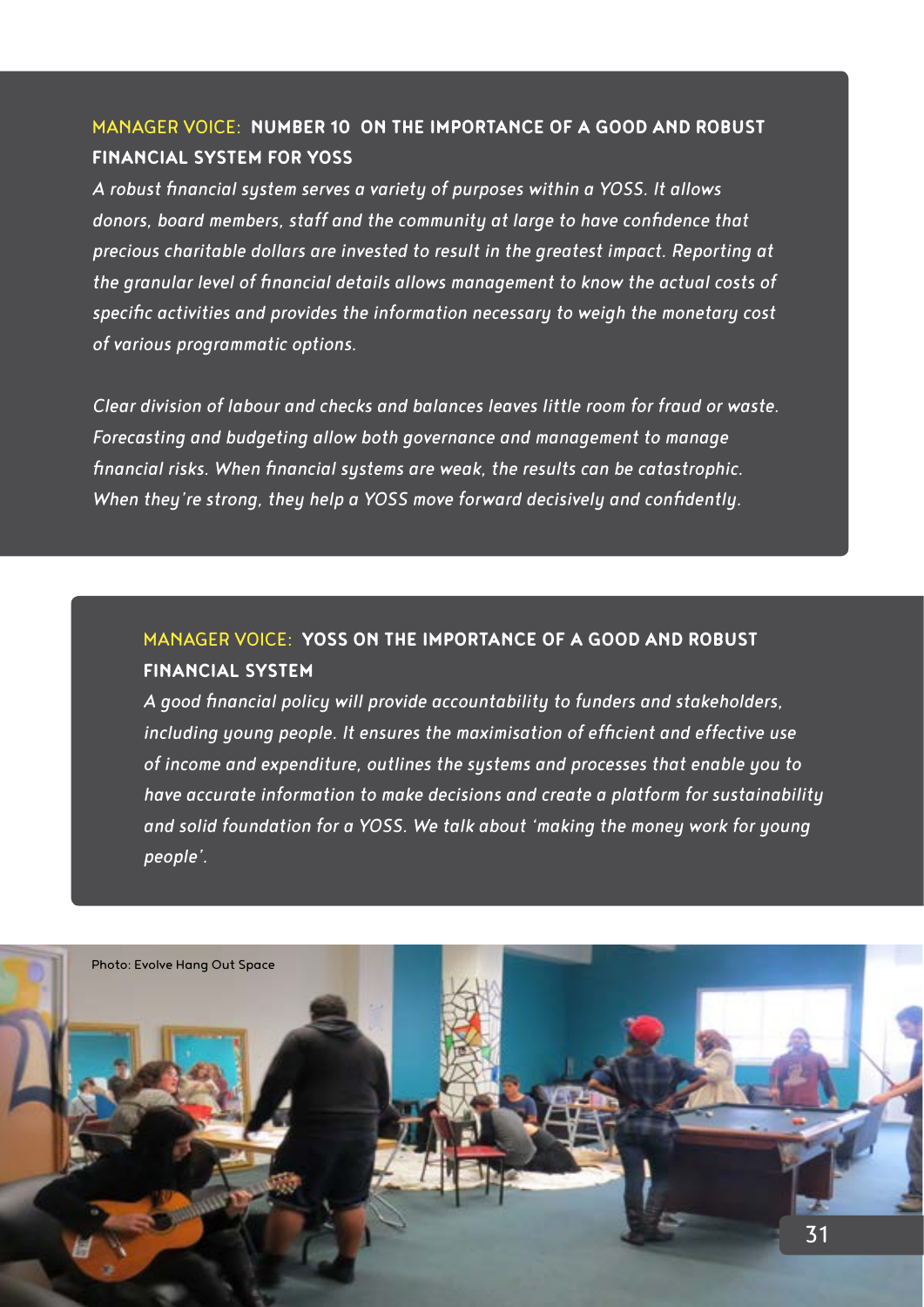# Principle 12: Robust Workforce Development

**YOSS have robust workforce development policies and processes that attain and maintain effective and happy staff who are passionate about working with young people.** 

### **RECOMMENDED PRACTICE:**

12.1 Staff who are employed by YOSS are qualified and skilful in working with young people, they are passionate about youth health, development and wellbeing, and enjoy working with young people.

12.2 Employment agreement and position descriptions are signed before staff start at the YOSS. These outline exactly what the position is, qualifications required and any limitations.

12.3 Internal and external supervision for staff interacting with young people is offered. Internal supervision includes regular case management and note auditing by an experienced staff member in the same or similar professional field or a professional supervisor.

12.4 Staff are encouraged and supported to attend professional development that will advance their professional knowledge. Staff are allocated with a budget and time to complete professional development.

12.5 Staff are encouraged and supported to develop their knowledge of tikanga Māori. *cont next page...*

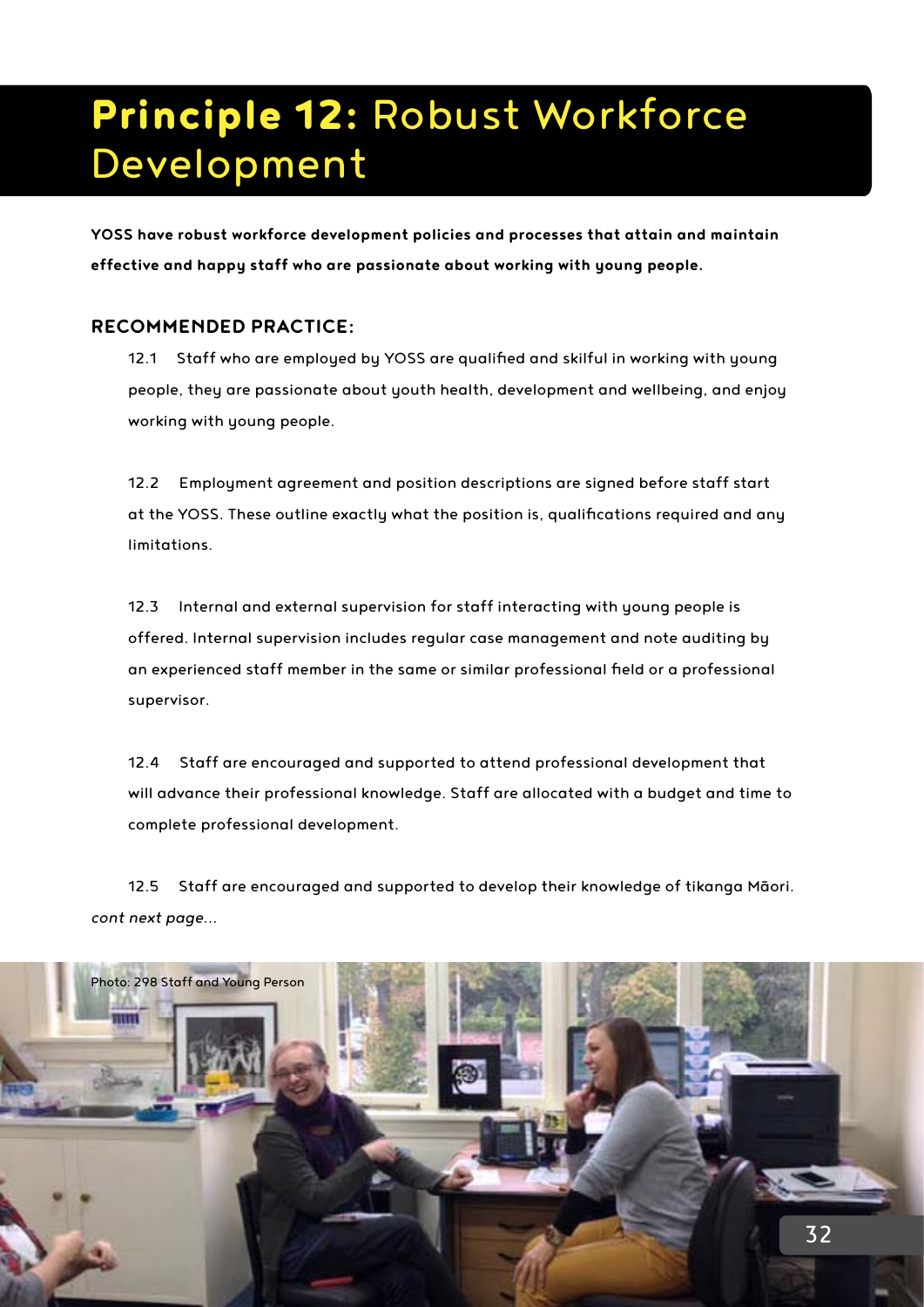12.6 Each staff member is held professionally accountable by someone senior to them. Regular meetings and performance reviews are held to discuss employee performance.

12.7 Staff follow a Code of Ethics (COE). If a staff member's profession has a specific COE, they will adhere to this, otherwise to the Youth Workers' Code of Ethics Aotearoa or the YOSS COE.

12.8 A YOSS has a Code of Conduct for emplouees to follow; this is included in the new staff induction plan.

12.9 When recruiting new staff, the YOSS needs to consider the needs of young people, the organisation and the team. There is procedure outlining advertising, interviewing, appointing and inducting new staff.

12.10 YOSS acknowledge this field places stress and emotional strain on employees and puts specific policies and strategies into place to alleviate this.

12.11 Communication strategies outline how and when formal communication occurs within the YOSS. These strategies support communication to be easy, efficient, effective and transparent.

12.12 Employees in formal positions of leadership are offered training and support, and given regular time to develop their leadership within the YOSS.

12.13 Induction plans train new staff in their job, organisation, values and theories, and community.

12.14 There is a police vetting process followed for all new staff and volunteers.

(See 'Supporting material' for more information)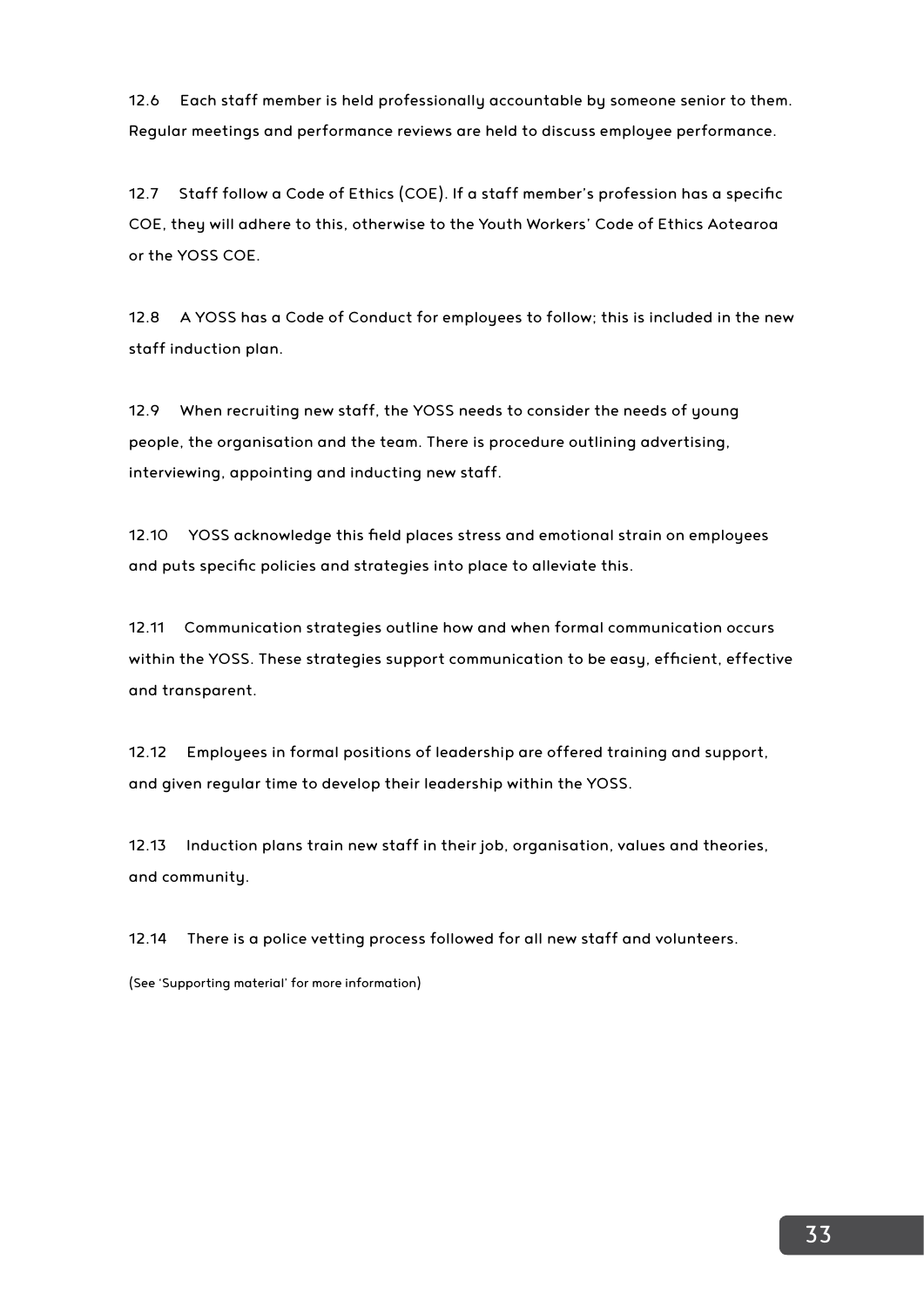## MANAGER VOICE: **YOSS ON THE IMPORTANCE OF GOOD WORKFORCE DEVELOPMENT PROCESSES**

*Staff are the biggest asset of a YOSS and having a strong human resource policy and process is vital to ensure that you recruit, select and employ the staff with the competence (skills and knowledge), confidence and values/attitude to work, with and for, young people and their whānau.* 

*The basis of this is a strong youth development framework for workforce development. The human resource systems also need to support robust professional and clinical supervision, staff and team training packages, performance planning and reviews, and health and safety systems with a specific focus on managing stress and burn-out. We also resource team development with team-building days and systems that support team communication. You can teach and grow skills and knowledge, but you can't train someone to love young people; you can't train passion – you need to recruit, retain and share it.*

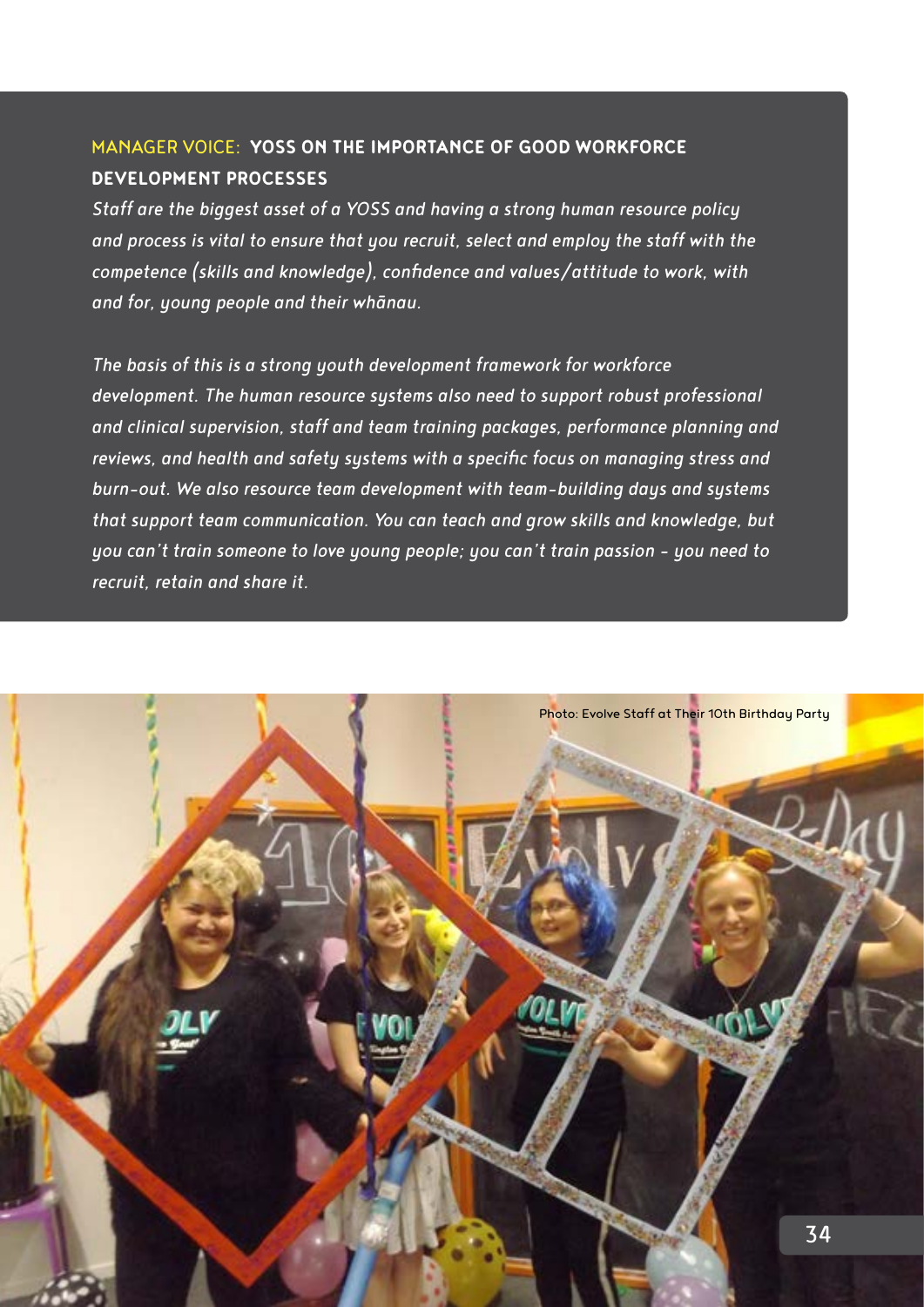# Principle 13: Robust Administration Practice

**YOSS have robust administration practices leading to cohesive systems and services for young people.**

### **RECOMMENDED PRACTICE:**

13.1 Policy, processes, procedures and forms coordinate multiple people and goals and support the organisation to run efficiently. These administrative practices exist to support effectiveness at all stages in YOSS.

13.2 YOSS report on all contractual agreements. This can include contractual agreements to funders, including qualitative and quantitative data; financial reporting under the charities commission; or reporting between line management on goal achievement and effectiveness.

13.3 YOSS will monitor and evaluate its work to understand the impact it has on its youth community and to improve its services. Evaluation and monitoring occur throughout the organisation (governance, management, staff, young people and community), and includes reports, surveys, statistical analysis, TOMM and more. Monitoring and evaluation inform service provision.

*cont next page...*

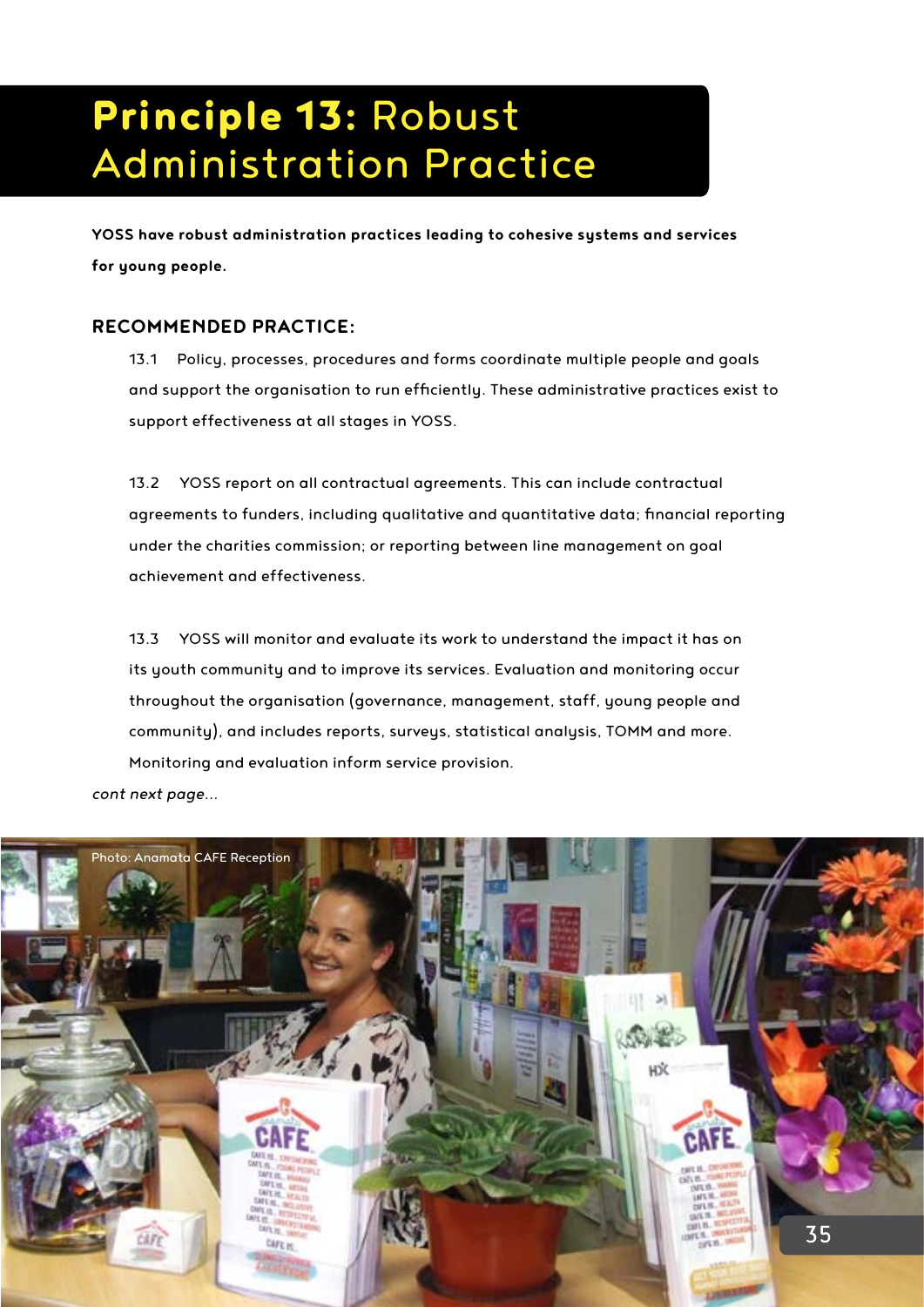13.4 Policy and procedure regulate situations, and outline conduct and actions. These administrative functions outline how and when to take steps for particular areas. Policies and procedures exist for all areas that need to be regulated within a YOSS; a formal process exists to review policies and procedures.

13.5 Administrative tasks are staffed appropriately.

13.6 The YOSS has an efficient IT system that securely stores data and information. (See 'Supporting material' for more information)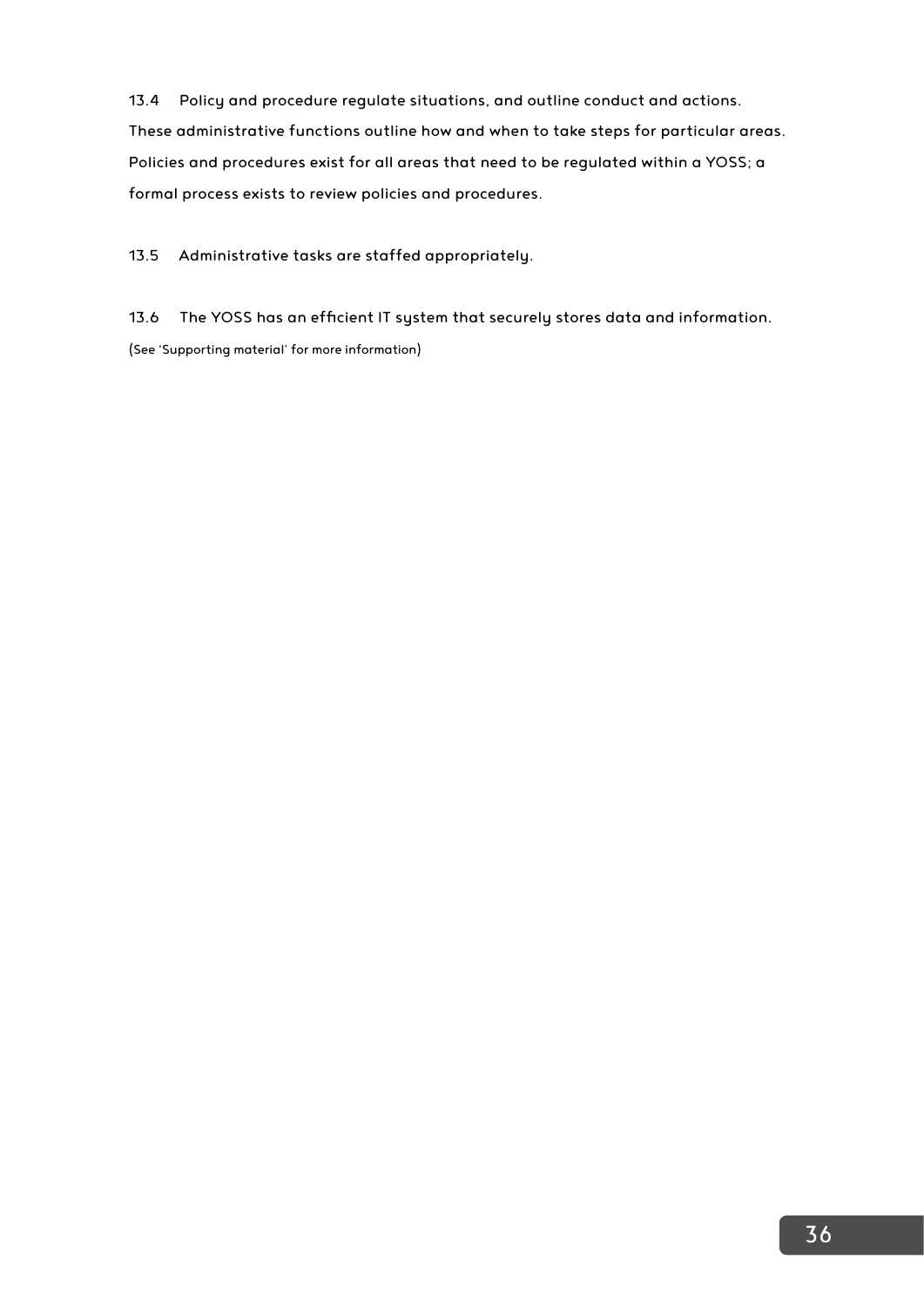# Principle 14: Bigger Picture

**YOSS contribute to the bigger picture of the health and wellbeing of young people in New Zealand.** 

## **RECOMMENDED PRACTICE:**

14.1 YOSS are active members in the Network of Youth One Stop Shops (NYOSS). YOSS attend NYOSS meetings and contribute to network discussions and projects.

14.2 YOSS contribute to national data on youth health and wellbeing. YOSS will contribute to NYOSS data collection projects and contribute to statistics within their region.

14.3 YOSS contribute to the discussion on youth health and wellbeing in Government and community forums, in the form of contributing knowledge or lobbying.

14.4 Emerging YOSS are mentored by existing YOSS. This is a relationship that is established by NYOSS with the detail of how, what, when and where decided by the YOSS involved.

14.5 YOSS are supported by NYOSS during periods of transition. Individual YOSS will reach out when they require support, with NYOSS members volunteering support where possible.

14.6 YOSS advocate for equitable health outcomes for Māori young people.

14.7 YOSS identify injustice facing youth in New Zealand and advocate for youth rights at a local, national and international level.

(See 'Supporting material' for more information)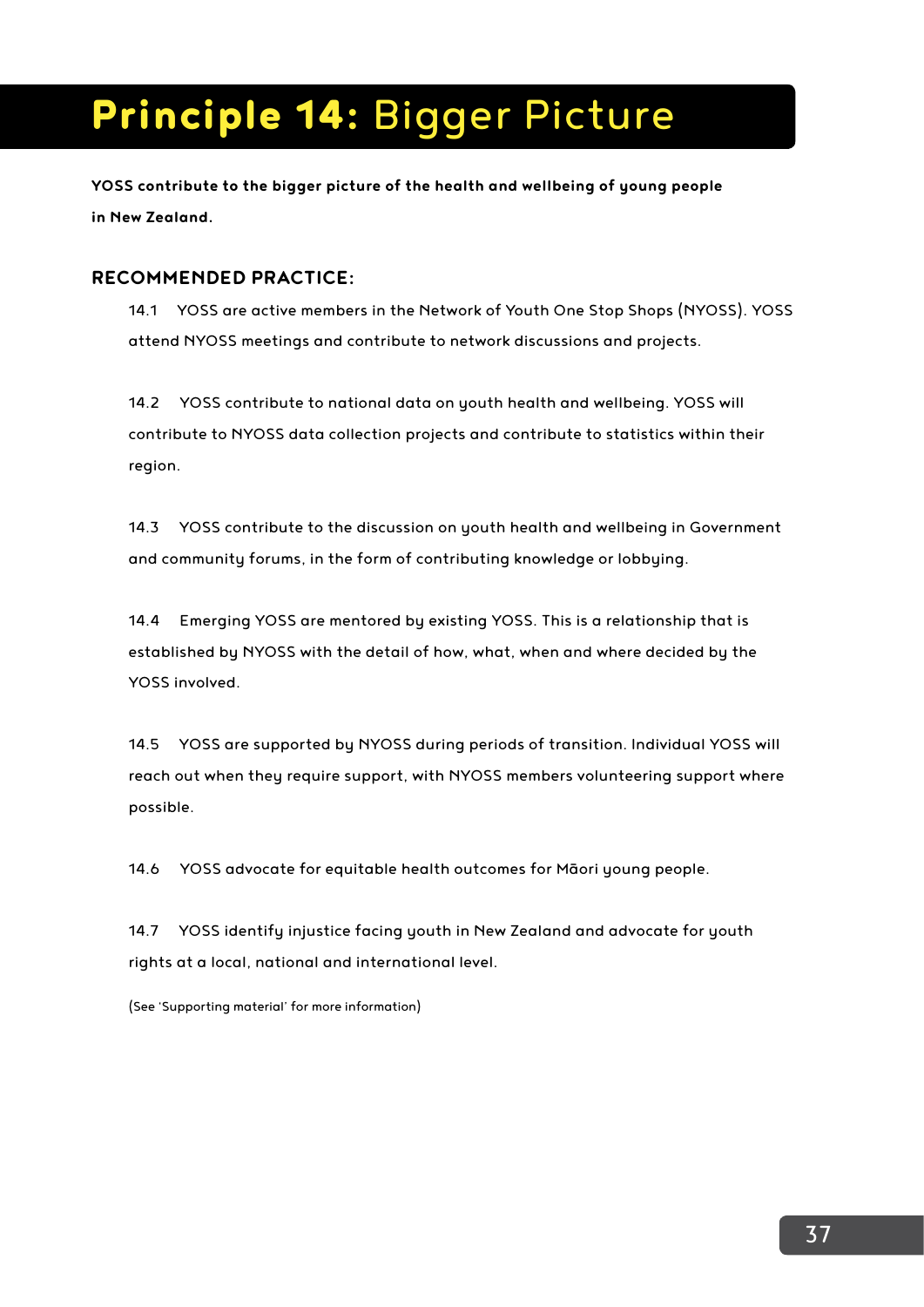## **CONCLUSION**

**The fourteen principles and recommended practice points have been drawn from the experiences of eleven Youth One Stop Shops across New Zealand, their staff and their young people. The YOSS format has been supporting young people's health, development and wellbeing for over twenty years; this framework reflects work that is already being done and is being aspired to. Young people thrive within YOSS because everything that is done within YOSS is for them and their wellbeing.** 

**NON-JUDGEMENTAL AND FRIENDLY ATTITUDE OF STAFF -** ABOVE AND BEYOND **- MANY THINGS IN ONE BUILDING -** A LOT OF PEOPLE HAVE MULTIPLE NEEDS **- IT'S REALLY EMPOWERING -** FUN PLACE TO BE **- NO BAD VIBES -** IT'S DIFFERENT **- FREE AND I'M SUPER BROKE -** LOTS OF DIFFERENT SUPPORT IN THE SAME AREA **- I CAN COME HERE FOR ALL TYPES OF HELP -** FEEL AT HOME **- OPEN TO ALTERNATIVE LIFESTYLES -** SERVICES ARE FREE **- EASY TO GET TO -** KIND, FRIENDLY AND APPROACHABLE **- THEY TALKED TO ME LIKE A FRIEND -** IT SHOWS ME RESPECT FOR MY HEALTH **- I CAN TALK ABOUT ANYTHING AND I DON'T FEEL JUDGED -** I CAN BE OPEN **- FRIENDLY AND SUPPORTIVE -** RESPECTFUL, GENUINE, NON-JUDGEMENTAL **- GIVE ME HOPE -** POLITE AND ASK PRONOUNS **- FRIENDLY, WELCOMING, RESPECTFUL AND NOT FORMAL -** TREAT US LIKE EQUALS **- GIVE YOU THAT BELONGING FEELING -** MORE CASUAL THAN MOST PLACES **- EVERYONE IS EMPATHETIC -**  NO PRESSURE

Illustration: comments from young people on youth one stop shops

This framework is to support the work YOSS are doing, and to support emerging YOSS. The fourteen principles are requirements of a YOSS and are to be used in unison, while the recommended practice points are suggested, with some being aspirational. When YOSS operate effectively through all fourteen principles, they are supporting their young people and communities to be healthy, well and thriving.